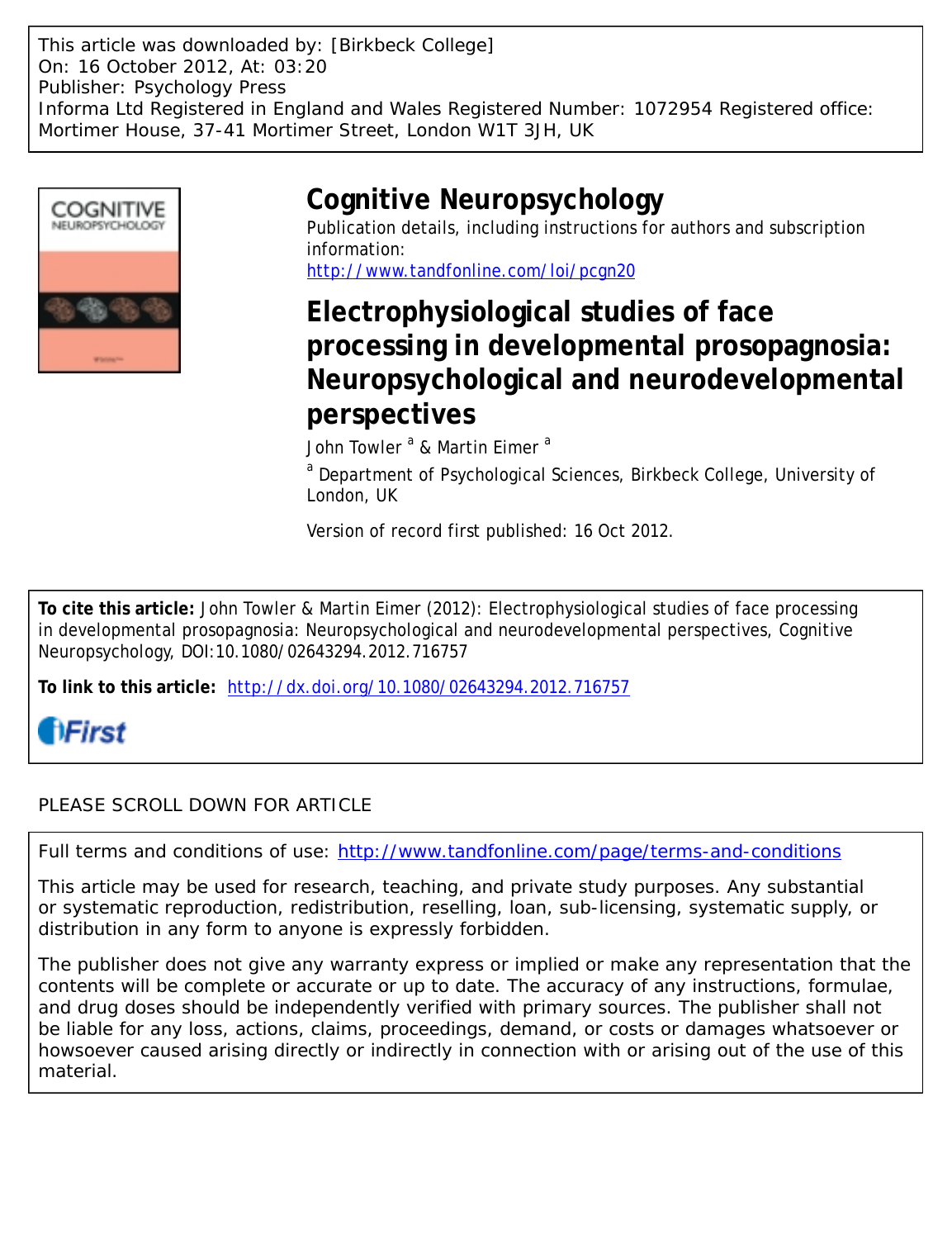# Electrophysiological studies of face processing in developmental prosopagnosia: Neuropsychological and neurodevelopmental perspectives

John Towler and Martin Eimer

Department of Psychological Sciences, Birkbeck College, University of London, UK

People with developmental prosopagnosia (DP) show severe face-recognition deficits that typically emerge during childhood without history of neurological damage. We review findings from recent event-related brain potential (ERP) studies of face perception and face recognition in DP. The generic face-sensitivity of the N170 component is present in most DPs, suggesting rapid categoryselective streaming of facial information. In contrast, DPs show atypical N170 face inversion effects, indicative of impaired structural encoding, specifically for upright faces. In line with neurodevelopmental accounts of DP, these effects are similar to those observed for other developmental disorders, as well as for younger children and older adults. Identity-sensitive ERP components (N250, P600f) triggered during successful face recognition are similar for DPs and control participants, indicating that the same mechanisms are active in both groups. The presence of covert face-recognition effects for the N250 component suggests that visual face memory and semantic memory can become disconnected in some individuals with DP. The implications of these results for neuropsychological and neurodevelopmental perspectives on DP are discussed.

Keywords: Face processing; Face recognition; Face perception; Prosopagnosia; Event-related brain potentials; Visual cognition.

Prosopagnosia is a severe deficit of visual face recognition in the absence of low-level visual impairments and intellectual disability. Individuals who have this condition may also experience difficulties in processing other aspects of faces, such as expressions of emotion, or may even show more general deficits in object recognition. Traditionally,

prosopagnosia was regarded as a relatively rare consequence of acquired head injury or stroke (Bodamer, 1947). However, another type of prosopagnosia of a developmental origin without any apparent brain damage has recently been found to be much more common than prosopagnosia acquired in adulthood (AP). Current estimates of

Correspondence should be addressed to Martin Eimer, Department of Psychological Sciences, Birkbeck College, University of London, Malet Street, London WC1E 7HX, UK. (E-mail: m.eimer@bbk.ac.uk).

This research was supported by a grant from the Economic and Social Sciences Research Council (ESRC), UK. Our thanks to Angela Gosling, Joanna Parketny, Friederike Zimmermann, and Brad Duchaine for their contributions to the work reviewed in this paper, to Margot Taylor for providing us with the data for Figure 3, and to Annette Karmiloff-Smith for comments on an earlier version of the manuscript.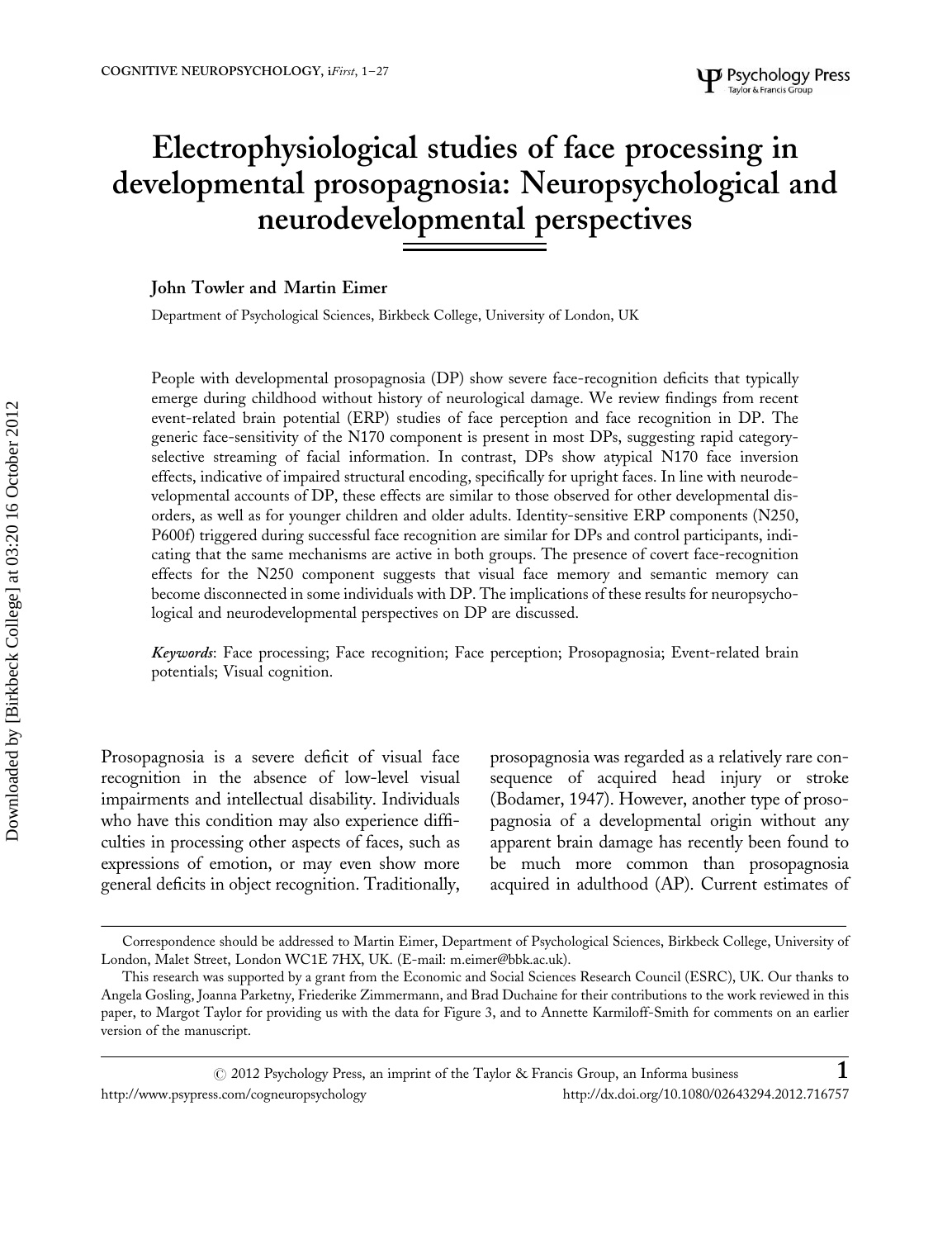the prevalence of developmental prosopagnosia (DP) range from 1.9% to 2.5% in different ethnic populations (Kennerknecht et al., 2006; Kennerknecht, Pluempe, & Welling, 2008), and both family and twin studies suggest a strong genetic contribution for such face-recognition impairments (Duchaine, Germine, & Nakayama, 2007a; Lee, Duchaine, Nakayama, & Wilson, 2010; Wilmer et al., 2010; Zhu et al., 2010).

Because DP has only recently become the focus of systematic research, relatively little is known about its developmental origin and trajectory, the nature of the perceptual and cognitive processes that are affected, and its neural basis. The aim of this paper is to review recent research that has employed brain activity measures such as functional magnetic resonance imaging (fMRI), magnetoencephalography (MEG), and electroencephalography (EEG) to identify neural correlates of developmental prosopagnosia, and to understand the nature of the face-processing deficits in individuals with DP. The main focus of this review will be on recent findings from event-related brain potential (ERP) studies that investigated and compared the temporal dynamics of face perception and face recognition in participants with DP and in control participants. On a more theoretical level, we will discuss whether the neuropsychological model that is appropriate when interpreting the face-processing impairments in patients with acquired prosopagnosia is also sufficient for an understanding of developmental prosopagnosia, or whether additional neurodevelopmental observations and considerations need to be taken into account.

The first section contrasts traditional neuropsychological and neurodevelopmental approaches to the study of cognitive function and dysfunction in general, and face processing in particular, and raises the possibility that a neurodevelopmental perspective might be particularly useful for the study of DP and its neural and functional basis. After a brief summary of insights into the functional architecture of face processing and its disruption in AP and DP in the second section, the two main review sections will discuss results from recent ERP studies into impairments of face perception (third section) and face recognition (fourth section) in participants with DP. The final section presents a summary of the main findings and their implications for neuropsychological and neurodevelopmental perspectives on DP.

#### ACQUIRED AND DEVELOPMENTAL PROSOPAGNOSIA: NEUROPSYCHOLOGICAL VERSUS NEURODEVELOPMENTAL APPROACHES

Studies of patients with acquired lesions to circumscribed brain areas have traditionally been crucial for identifying and localizing specific cognitive functions in the intact adult brain (Shallice, 1988). In particular, the discovery of double dissociations of normal and impaired functions in patients with distinct brain lesions is a powerful indicator of functionally specialized cognitive modules. This classic neuropsychological approach has also been successfully applied to the study of face processing. Insights from patients with AP have been instrumental in elucidating the processes underlying face perception and recognition in individuals without face-processing impairments (Bruce and Young, 1986; Ellis and Young, 1996; Young, 1992). Importantly, once neuropsychologically inspired cognitive models of face processing have been developed, they can then also be used to interpret and categorize individual patterns of deficits in patients with AP, by linking them to selective impairments of functionally defined stages of face perception or recognition.

The neuropsychological literature reveals that deficits observed for individual patients can be remarkably specific across and even within cognitive domains (e.g., Dehaene, Piazza, Pinel, & Cohen, 2003; Happé, Brownell, & Winner, 1999; Mahon & Caramazza, 2009). For example, there are relatively rare cases of patients with "pure" AP who show specific face-recognition impairments in the absence of more general deficits in the recognition of non-face objects (e.g., Busigny, Joubert, Felician, Ceccaldi, & Rossion, 2010), and even rarer cases of patients who show the reverse pattern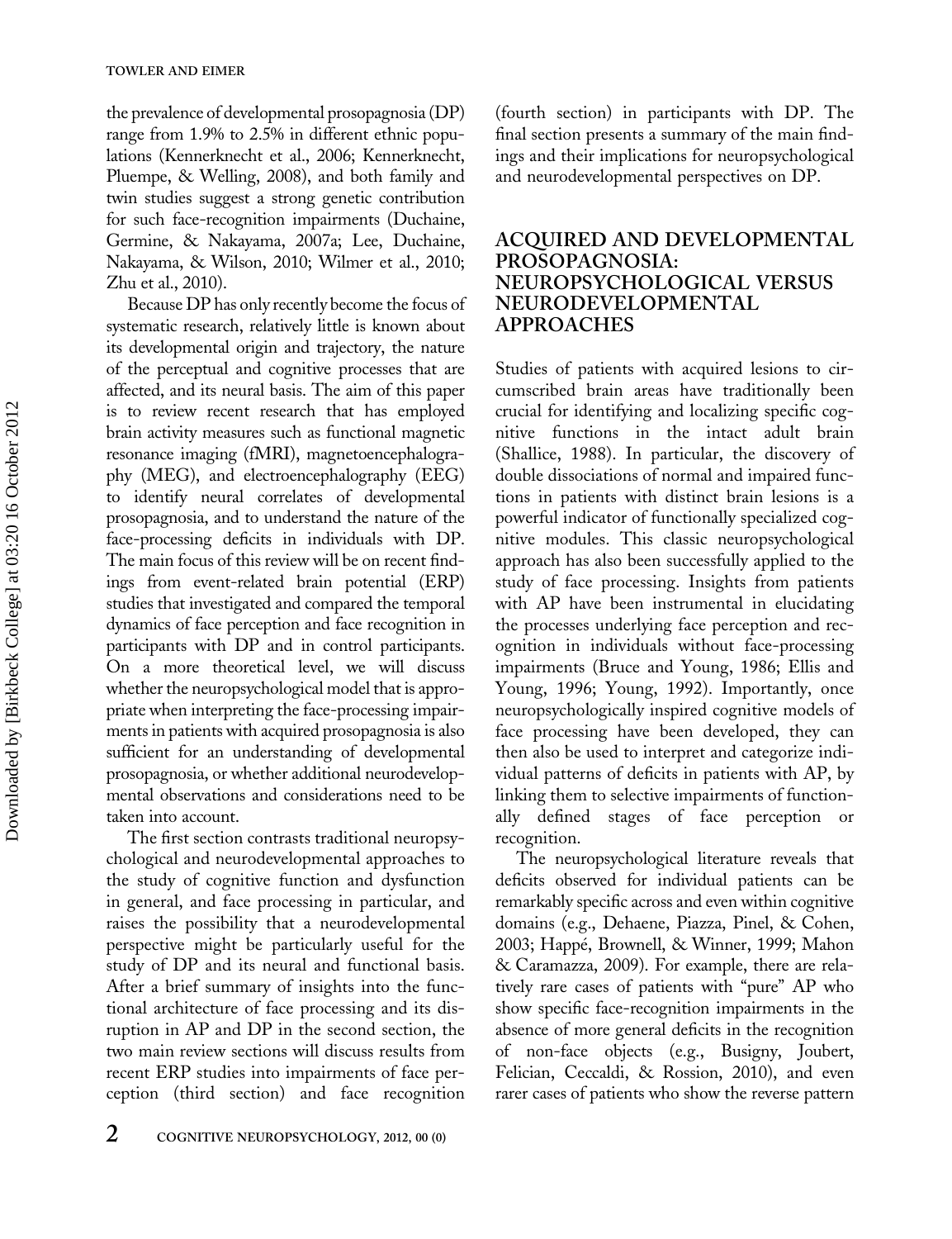of intact face processing with impaired object recognition (Moscovitch, Winocur, & Behrmann, 1997). The existence of these patients appears to provide strong evidence for the domain-specificity and modularity of a dedicated face-processing system in the adult brain (e.g., Kanwisher, 2000; Kanwisher & Yovel, 2006; but see also Gauthier, Behrmann, & Tarr, 1999; Tarr & Gauthier, 2000). In addition to lending general support to modular accounts, neuropsychological studies of intact and impaired face processing have shaped the development of functional models of human face-processing system. Bruce and Young (1986) used evidence from case studies of AP to motivate a hierarchical system of face processing where different types of information conveyed by faces (identity, emotional expression, direction of gaze, etc.) are extracted independently and in parallel. An initial perceptual "structural encoding" stage constructs view-dependent and expression-independent descriptions. The recognition of an individual face involves matching these "structural codes" with visual descriptions of a familiar face that are stored as face-recognition units (FRUs) in visual memory. Activation of FRUs results in the subsequent retrieval of person-specific semantic and episodic representations, via modalityunspecific person identity nodes (PINs). According to Bruce and Young (1986), the analysis of more variable aspects of faces, such as gaze and emotional expression, takes place in parallel with and independent of the processes that result in face recognition. This hypothesis is supported by double dissociations between the recognition of identity and emotional expression across different patients with AP (Calder, Keane, Manes, Antoun, & Young, 2000; Calder et al., 1996; Young, Newcombe, de Haan, Small, & Hay, 1993; for a critical review, see Calder & Young, 2005).

Further neuropsychological support for the model proposed by Bruce and Young (1986) comes from patients with AP who are able to match unfamiliar faces successfully, but are unable to recognize previously familiar faces, along with patients who show the reverse pattern (Malone, Morris, Kay, & Levin, 1982; Young et al., 1993; but see Duchaine and Weidenfeld, 2003, for a critical review), suggesting

dissociations between disruptions of structural encoding and impaired access to stored FRUs in visual memory. The case of patient ME (de Haan, Young, & Newcombe, 1991), who can make familiarity decisions about familiar faces but is unable to retrieve specific semantic or episodic information about these individuals, suggests intact FRUs and a deficit in the subsequent access to person-specific semantic information via PINs. Furthermore, the existence of patients with anomia who can recognize faces and give some semantic details, but are unable to name them (Flude, Ellis, & Kay, 1989; although see Burton & Bruce, 1992), points towards a separable stage of name retrieval. Many distinctions proposed by Bruce and Young (1986) have stood the test of time, and additional modelling and neuropsychological research have expanded this model (Ellis & Young, 1990; Young, 1992; Young & Burton, 1999). More recent advances have come from mappings from cognitive/functional descriptions of the face-processing architecture onto neural systems which implement these functions (Calder & Young, 2005; Haxby, Hoffman, & Gobbini, 2000). In summary, the neuropsychological approach has provided considerable support for the modular nature of human face processing, and has inspired most current models of face perception and recognition. In the context of this approach, face perception or face-recognition deficits observed in patients with AP are interpreted in terms of focal impairments of a module (or series of interconnected modules) within an otherwise intact face-processing system.

The cognitive neuropsychological framework is appropriate for the study of acquired prosopagnosia, which results when brain damage disrupts a previously normally functioning face-processing system. However, it is not at all clear whether the rules of the game change when investigating the pattern of abilities and impairments that are observed in developmental disorders. In fact, numerous authors have challenged the view that cognitive neuropsychological methods and the associated concept of intact and damaged modules are always appropriate for the study of development and its disorders (Bishop, 1997;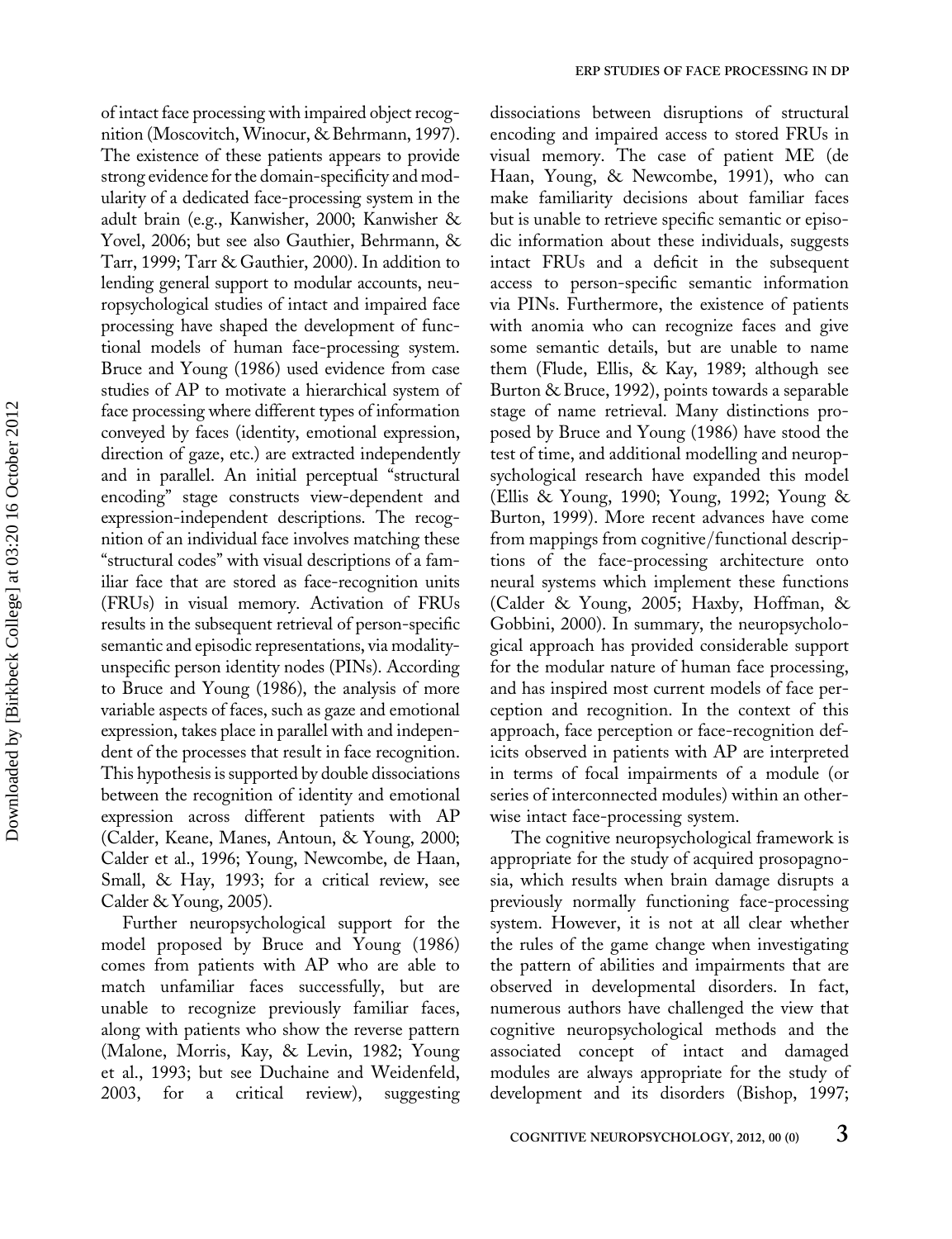Karmiloff-Smith, 1998; Karmiloff-Smith, Scerif, & Ansari, 2003; Thomas & Karmiloff-Smith, 2002; Young, 2011). A critical argument in this debate is that neurodevelopmental disorders may violate the core assumption of the double dissociation logic, that observed performance deficits reflect specific dysfunctions of separable processing modules within an otherwise normally organized and functioning system (e.g., Caramazza, 1986; Shallice, 1988). In individuals with neurodevelopmental disorders, the possibility needs to be taken into account that the cognitive system as a whole, or major parts of the cognitive system such as the mechanisms responsible for visual recognition, may have never achieved the architecture that is observed in the typical adult cases. In other words, it is far from obvious that developmental disorders will produce a cognitive system that is normal except for the absence of specific modular component processes. It is also not clear that the absence of such processes will only have local effects within a given domain, and no impact on other cognitive processes or the interactions between them. Even a relatively selective deficit such as DP may not be completely analogous to acquired disorders: a lifetime of learning to compensate for this deficit might result in a cognitive or neural architecture where systems are recruited for functions that they would not normally fulfil in the typical case.

Neurodevelopmental or neuroconstructivist approaches to the study of developmental disorders emphasize the role of interactions between external input and internal cognitive architecture during ontogenesis in transforming the highly interconnected brain in infancy into the relatively modular and specialized brain mechanisms that are often observed in adulthood (Oliver, Johnson, Karmiloff-Smith, & Pennington, 2000; Westermann et al., 2007; Mareschal et al., 2007). These approaches go beyond the common dichotomy between domain-specific and domain-general processes by emphasizing the role of domainrelevant mechanisms which may become progressively specialized and modularized over the course of development (Karmiloff-Smith, 1998). In this context, the interpretation of developmental disorders and their neural and cognitive effects differs from the standard neuropsychological model: instead of reflecting damage to modular subsystems within an otherwise intact cognitive architecture, they are interpreted as the consequence of atypical trajectories of neural and cognitive development. Such deviations from typical developmental pathways may be traced back to early perturbations of relatively low-level processes (e.g., Brown et al., 2003), and result in neural and cognitive systems that operate in a qualitatively different fashion than the systems observed in typical adults (Karmiloff-Smith, 1992, 2009).

Neurodevelopmental and neuropsychological modular accounts offer different perspectives on the nature of developmental disorders. From a neuropsychological view, such disorders are often viewed as the result of damage to innately specified cognitive modules (e.g., grammar or face processors) which are domain-specific from birth (Kanwisher & Yovel, 2006; McKone, Crookes, & Kanwisher, 2009). In contrast, neurodevelopmental accounts point to low-level properties of visual stimuli and response preferences in the developing visual system as the initial source of processing biases towards certain stimulus categories such as faces, which can result in the emergence of category-specific cognitive systems in the course of development (e.g., Johnson, Grossman, & Cohen Kadosh, 2009). For example, dissociations between individuals with Williams syndrome (WS) and specific language impairment (SLI) have often been used to support claims of an innately prespecified "syntax modules" (e.g., Pinker, 1999) or face-processing systems, because WS individuals have spared language and face processing skills in spite of often severe general cognitive and visuo-spatial impairments, whereas SLI individuals have impaired language abilities alongside otherwise intact perceptual and cognitive skills. However, the hypothesis that language and face processing are spared and operate normally in individuals with WS (Bellugi, Lichtenberger, Jones, Lai, & St George, 2000) has been challenged by demonstrating atypical developmental trajectories and cognitive mechanisms in these domains (Donnai & Karmiloff-Smith, 2000;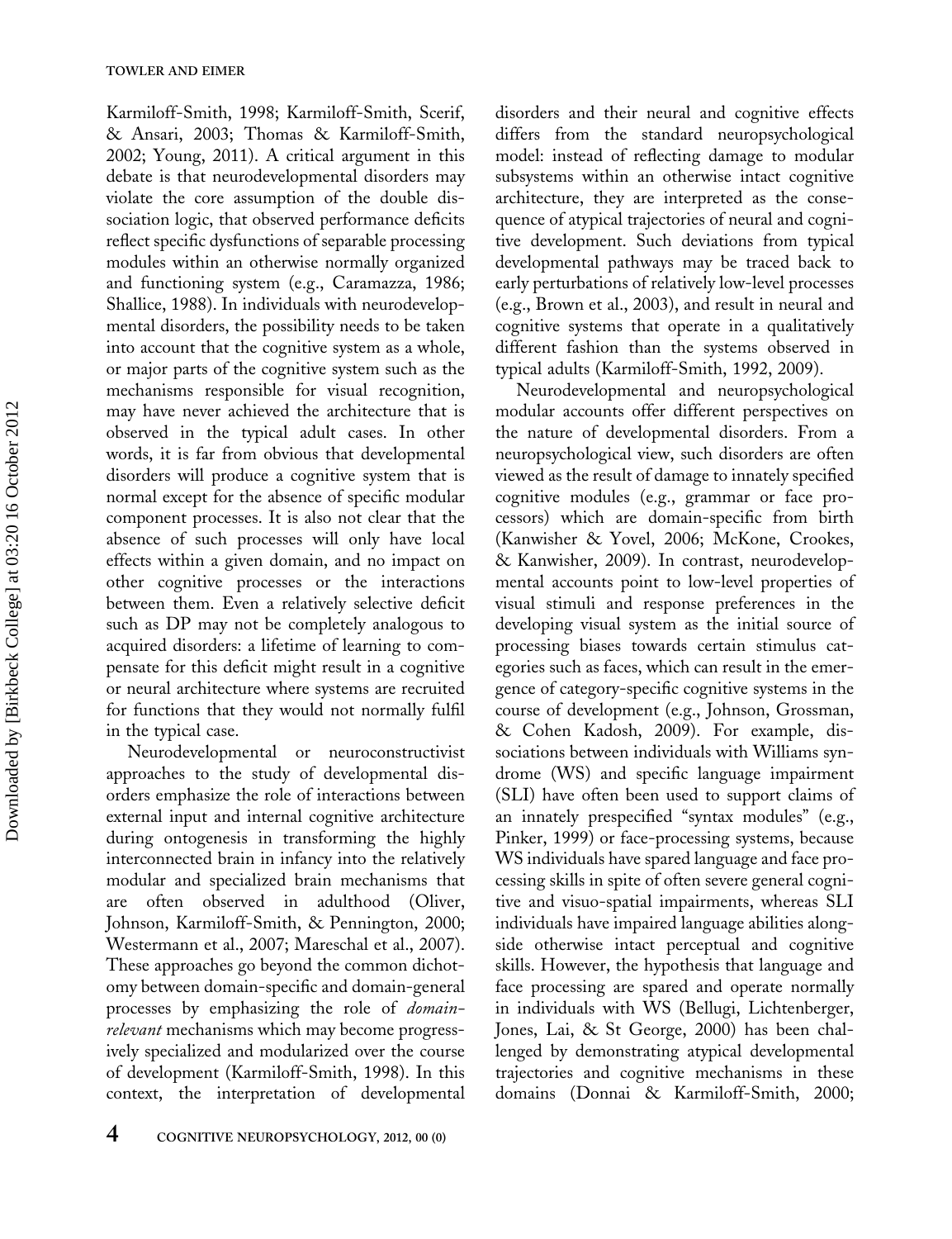Karmiloff-Smith et al., 2003, 2004; Laing et al., 2002). Even though performance in behavioural tests of face processing is often in the normal range, closer scrutiny reveals that individuals with WS show an atypical reliance on featurebased information to support this performance. They are less efficient at detecting configural changes in upright faces, and are less sensitive to face inversion than controls (Deruelle, Mancini, Livet, Cassé-Perrot, & de Schonen, 1999). Accordingly, typical behavioural face inversion effects emerge only weakly in individuals with WS over development (Karmiloff-Smith et al., 2004), or not at all (Annaz, Karmiloff-Smith, Johnson, & Thomas, 2009).

These considerations may have important implications for the study of developmental prosopagnosia. Individuals with DP show severe impairments of face recognition that often emerge in early childhood, and are assumed to result from a failure to develop normally functioning face-processing mechanisms (e.g., Duchaine, 2011). Even though some adult DPs show remarkably face-specific deficits (Duchaine, Yovel, Butterworth, & Nakayama, 2006), the question remains as to whether impaired face processing in DP can be fully accounted for by a modular neuropsychological approach, or whether a neurodevelopmental perspective might provide additional useful insights. Should we always interpret the pattern of face perception and face-recognition impairments in adult individuals with DP as evidence for localized dysfunctions of specific modular subprocesses within an otherwise intact face-processing system? Or are these impairments at least sometimes the result of qualitative differences in face processing between DPs and unimpaired individuals that can be traced back to atypical developmental trajectories?

In the remaining sections of this paper, we will discuss these questions on the basis of a selective review of recent neuroscientific studies of the mechanism of face perception and recognition in DP. After a brief summary of fMRI studies of impaired and intact face processing, we will focus on recent ERP experiments that have investigated the temporal dynamics of face perception and face

recognition in individuals with DP, and compared it to the mechanisms of face perception and recognition in people with intact face processing.

#### NEUROIMAGING STUDIES OF AP AND DP

The core regions involved in face processing, as identified with fMRI measures, include the occipital face area (OFA) in the inferior occipital gyrus (see Pitcher, Duchaine, Walsh, Yovel, and Kanwisher, 2011a, for review), the fusiform face area (FFA) in the middle fusiform gyrus (Kanwisher, McDermott, & Chun, 1997; Kanwisher & Yovel, 2006), and posterior parts of the superior temporal sulcus (pSTS; Haxby et al., 2000). Structural MRI studies of patients with AP have revealed that the posterior part of this core network is typically damaged, either bilaterally or in the right hemisphere, with lesions often centred in occipito-temporal areas (e.g., Barton, 2008). Findings from fMRI studies of patients with AP are somewhat less clear. For example, there are patients who have lesions to bilateral or right inferior occipital regions including the OFA and therefore no face-sensitive OFA activity, but still show activation of the FFA and pSTS (Rossion et al., 2003; Steeves et al., 2006). This suggests that the architecture of the core face-processing system may not be strictly linear (e.g., Haxby et al., 2000), and that there is direct visual input to higher-level face-processing areas that bypass more posterior cortical regions such as the OFA. Prosopagnosia can also result from damage to anterior regions of temporal cortex that are not implicated in the core face-processing system, although the symptoms associated with damage to these regions appear to be more memory-related and less perceptual than the deficits found as a consequence of occipito-temporal lesions (Barton, 2008; Kanwisher & Barton, 2011). In line with the neuropsychological model, these neuroimaging studies demonstrate that acquired prosopagnosia is often the result of damage to relatively focal regions of cortex that are involved in distinct aspects of face processing.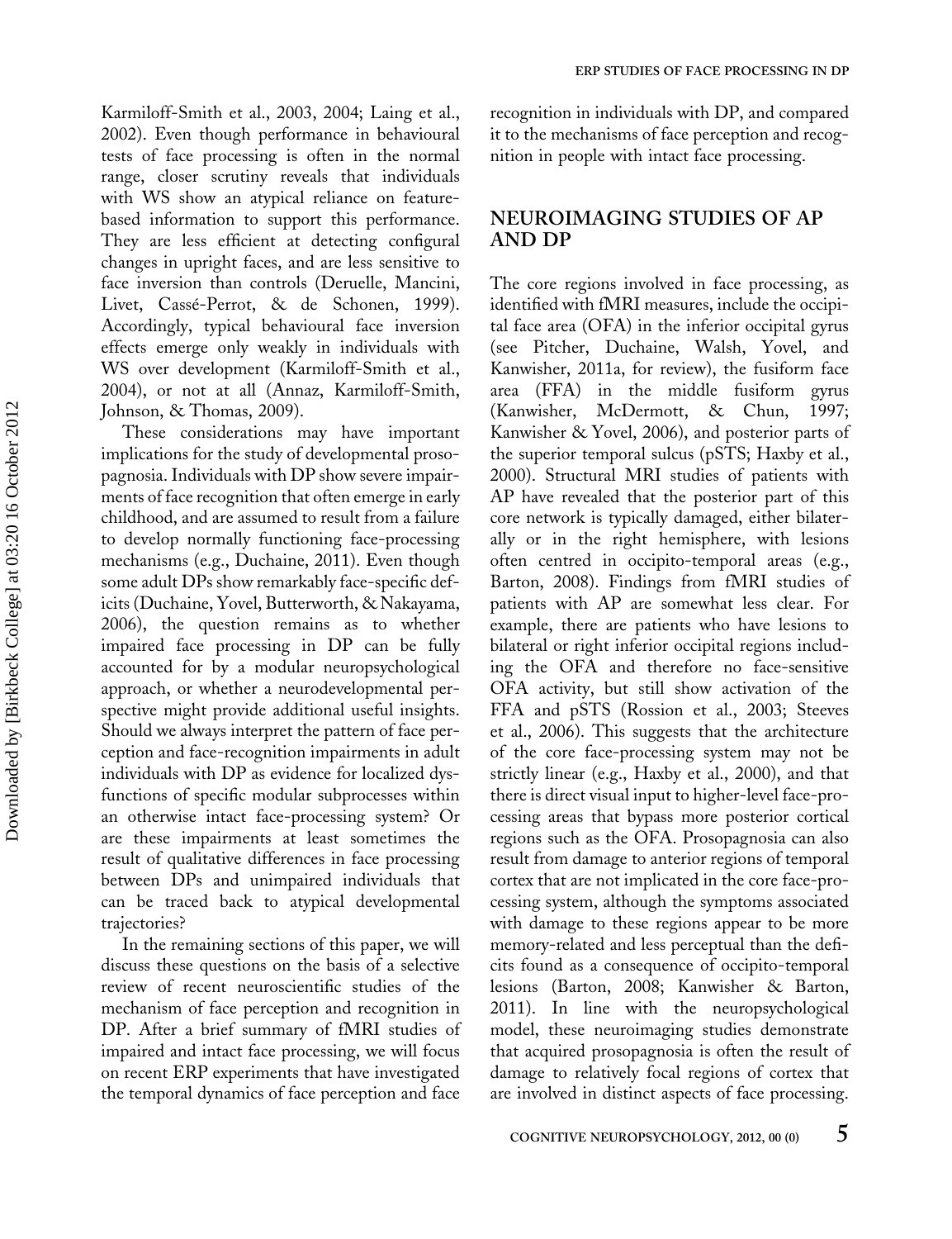In AP, lesions typically involve one or more of the core regions that implement relatively early visual stages of face perception (Barton, 2008). Such lesions will have obvious knock-on effects on later processing stages that depend on the availability of intact visual face representations (Bruce & Young, 1986).

Despite similar behavioural deficits, the neuroimaging evidence is less clear-cut in developmental prosopagnosia. Although DPs do not have any obvious brain damage, there is now some evidence for structural and white-matter connectivity differences compared to individuals with typical face processing (e.g., Behrmann, Avidan, Marotta, & Kimchi, 2007; Garrido et al., 2009; Thomas et al., 2008). Findings from fMRI studies of individuals with DP remain inconclusive. Evidence that the core face-processing architecture may be intact in DP comes from the case of YT (Hasson, Avidan, Deouell, Bentin, & Malach, 2003), who showed normal face-selective responses in the left and right FFA and the right OFA, despite severe behavioural difficulties in recognizing known individuals. Similarly, four other DPs also showed normal category-sensitive activity in the FFA and in other ventral occipitotemporal areas to faces, relative to buildings and other objects (Avidan, Hasson, Malach, & Behrmann, 2005). A recent investigation found relatively subtle functional differences in the face selectivity of fusiform gyrus between DPs and controls (Furl, Garrido, Dolan, Driver, & Duchaine, 2011), but there were no group differences in face-specific repetition suppression effects in these regions. If face-selective regions identified by fMRI can be mapped onto cognitively defined face-processing stages (Calder & Young, 2005), such findings appear to rule out the strong view that in analogy to AP, developmental prosopagnosia is caused by the elimination of one or more parts of the core face-processing system. However, and in contrast to findings of apparent residual normality of face-specific brain activity in DP, there are also reports of other individuals with DP who do not show any face-selective activation of the core face network (Bentin, DeGutis, D'Esposito, & Robertson, 2007), or show no

6 COGNITIVE NEUROPSYCHOLOGY, 2012, 00 (0)

face-selective responses at all (Duchaine, 2011; Duchaine et al., 2006). In summary, the fMRI studies to date do not afford any clear-cut inferences with respect to the architecture of the faceprocessing system in DP, or with regard to the question of whether the standard neuropsychological approach can provide an appropriate account of the face-processing deficits found in individuals with DP.

While functional neuroimaging studies can inform about the location and connectivity of brain regions involved in face processing, and how these are affected in AP and DP, they lack crucial information about the time-course of face perception and recognition, as it unfolds in the first few hundred milliseconds after a specific face is encountered. EEG and MEG can provide this fine-grained temporal information, which is important to gain insights into the architecture of human face processing in the typical case, and to contrast these insights with observations from patients with AP and participants with DP. In the next two sections, we will review results from recent studies that measured ERP correlates of face perception and face recognition in developmental prosopagnosia. We will also discuss the implications of these findings for our understanding of the mechanisms that are responsible for DP, against the background of both neuropsychological and neurodevelopmental accounts of developmental disorders.

#### IMPAIRMENTS OF FACE PERCEPTION IN DEVELOPMENTAL PROSOPAGNOSIA: EVIDENCE FROM THE N170 COMPONENT

A well-established early ERP marker of face-sensitive cortical processing is the N170 component (Bentin, Allison, Puce, Perez, & McCarthy, 1996; Eimer, 2011; Rossion and Jacques, 2011). The N170 is measured as an enhanced negativity to faces as compared to non-face control stimuli that is triggered over lateral occipito-temporal electrodes between 150 and 200 ms after stimulus onset, and is often larger over the right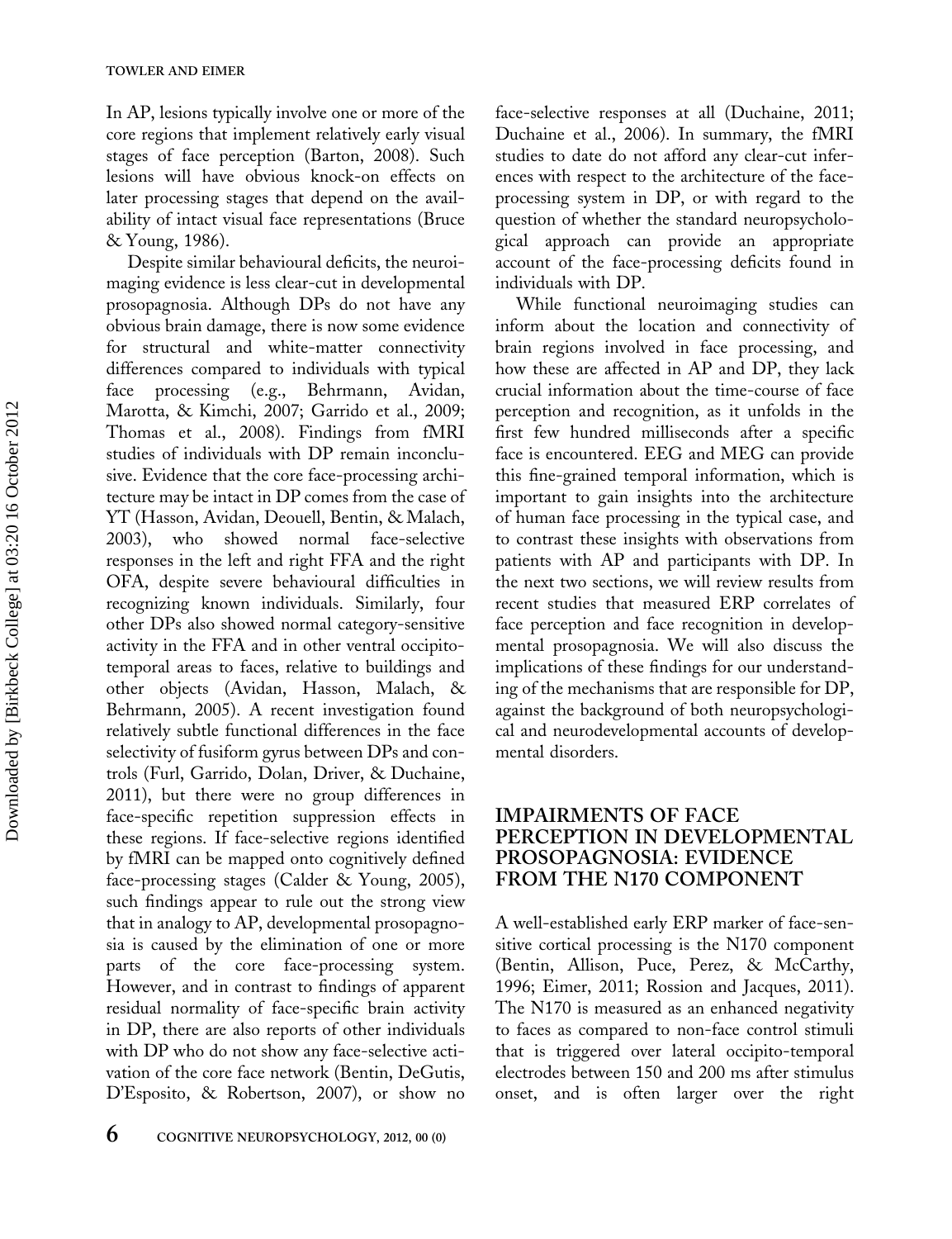hemisphere. N170 components have been linked to the perceptual categorization of a stimulus as a face (e.g., George, Jemel, Fiori, Chaby, & Renault, 2005; Rossion and Jacques, 2008). The fact that the N170 is sensitive to face parts and facial configurations (Bentin et al., 1996; Zion-Golumbic & Bentin, 2007; Eimer, Gosling, Nicholas, & Kiss, 2011), but not to the familiarity of a face (Bentin & Deouell, 2000; Eimer, 2000a; Rossion et al., 1999; Schweinberger, Pickering, Jentzsch, Burton, & Kaufmann, 2002), strongly suggests that this component is associated with the perceptual aspects of face encoding that precede subsequent stages involved in face recognition (Bruce & Young, 1986). The face-sensitive N170 is usually accompanied by an enhanced positivity to faces, which is maximal at midline electrode Cz (Bötzel & Grüsser, 1989; Jeffreys, 1989). This vertex positive potential (VPP) and the N170 component are closely associated and are often assumed to reflect the same underlying face-sensitive generator processes (e.g., Joyce & Rossion 2005).

Importantly, the N170 is strongly affected by face inversion. Relative to upright faces, inverted faces trigger larger and delayed N170 components (e.g., Bentin et al., 1996; Eimer, 2000b; Rossion et al., 2000; Itier, Alain, Sedore, & McIntosh, 2007). The factors that produce N170 face inversion effects are not yet fully understood (e.g., Sadeh & Yovel, 2010). Some authors initially suggested that the enhancement of the N170 to inverted faces is linked to an inversion-induced disruption of face-specific configural processing and the resulting increased processing demands imposed by these faces (e.g., Rossion et al., 1999). However, the observation that activity in the face-selective fusiform and occipital face areas is actually reduced for inverted as compared to upright faces (Yovel & Kanwisher, 2005) appears inconsistent with this proposal. Alternatively, N170 amplitudes may be larger for inverted faces because they activate additional neural populations, such as eye-selective neurons (Itier et al., 2007) or object-selective cells (e.g., Rossion et al., 2000), which are not activated by upright faces. In support of this latter hypothesis,

fMRI studies have demonstrated increased activation of object-selective regions when viewing inverted as compared to upright faces (e.g., Haxby et al., 1999), ERP investigations have shown distinct neural responses for upright versus inverted faces (Sadeh & Yovel, 2010, Eimer et al., 2010; Rossion & Jacques, 2008), and rTMS experiments have found that stimulating object-selective areas impairs the processing of inverted by not upright faces (Pitcher, Walsh, & Duchaine, 2011b).

What have studies that measured the N170 component in individuals with AP or DP revealed about the nature of their face-processing impairments? The standard neuropsychological model makes clear predictions: if prosopagnosia were primarily or exclusively a deficit of early perceptual stages of face processing (apperceptive prosopagnosia; De Renzi, Faglioni, Grossi, & Nichelli, 1991), there should be no differential N170 response to faces as compared to non-face objects in individuals with AP or DP. In contrast, if the origin of face-recognition deficits in AP and/or DP were primarily post-perceptual, such as deficits of long-term face memory, or disconnected links between face perception and face memory (associative prosopagnosia; De Renzi et al., 1991), the face-sensitivity of the N170 component should be preserved, and atypical ERP responses to faces should emerge only at longer latencies.

Results from those few studies that measured N170 components in patients with AP suggest close links between the structural and functional integrity of one or more components of the core face-processing system and the presence or absence of the N170. One early study from our lab found no differential N170 response to faces versus houses for patient PHD who has diffuse cortical damage including a focal left temporoparietal lesion (Eimer & McCarthy, 1999), suggesting that his face-recognition problems are due to a disruption of early face-selective perceptual processing stages. More recently, Dalrymple et al. (2011) reported that the presence or absence of a face-selective N170 component in five patients with AP depended on whether their lesions included posterior face-sensitive regions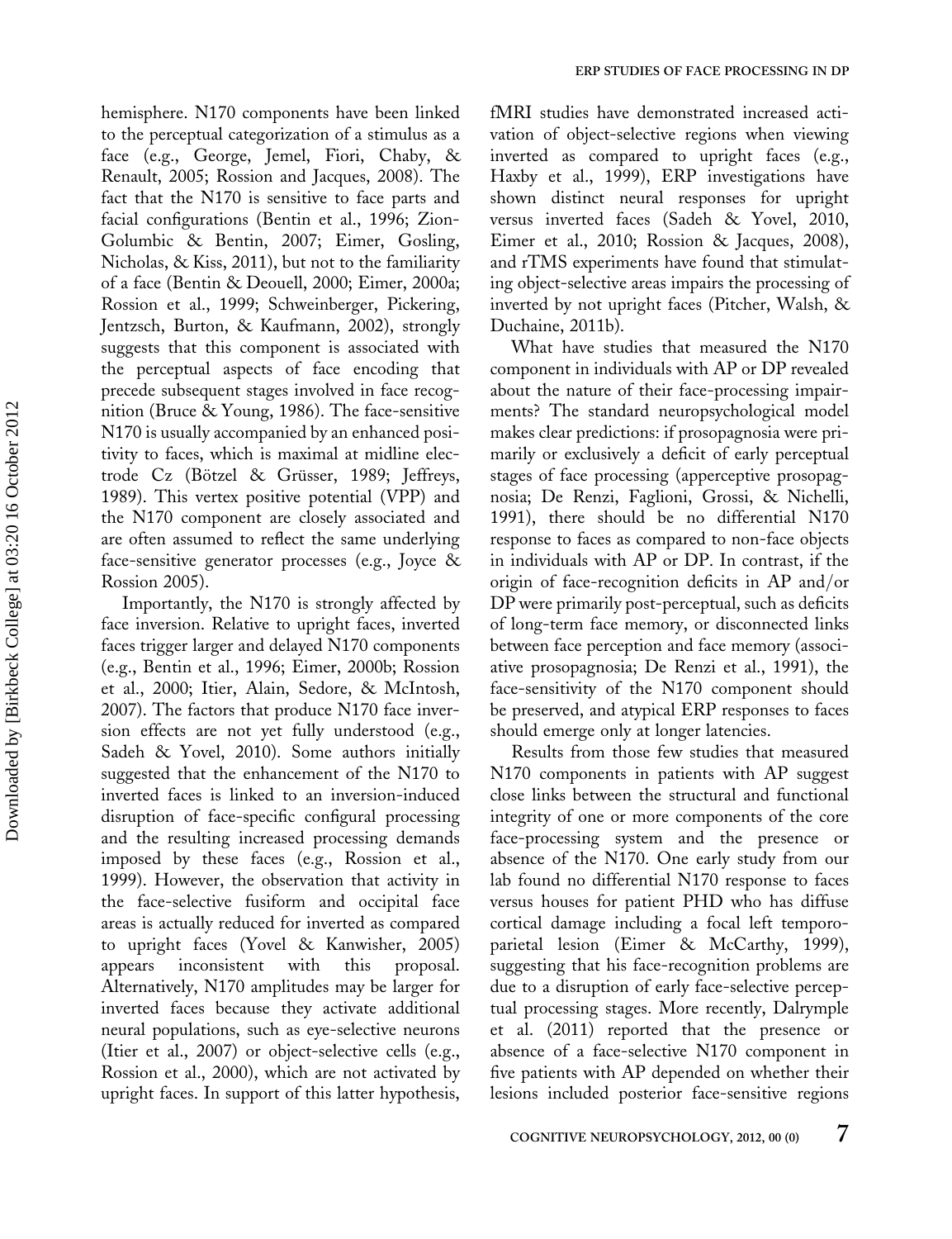(fusiform and occipital face areas, posterior superior temporal sulcus). Additional cases also show that the N170 is not always completely eliminated in AP: Alonso-Prieto, Caharel, Henson, and Rossion (2011) found a preserved right-hemisphere N170 component over the right but not left hemisphere for prosopagnosic patient PS, whose lesions include the left fusiform and right occipital face areas (see also Bobes et al., 2004 for a preserved N170 in another patient with AP). Even fewer studies have measured inversioninduced N170 modulations in AP. Patient PHD showed no N170 amplitude difference between upright and inverted faces (Eimer & McCarthy, 1999), consistent with the absence of any differential N170 modulation to faces versus houses in this patient, and further supporting an early perceptual locus of his face-processing deficit. In contrast, Alonso-Prieto et al. (2011) found that the N170 was enhanced in response to inverted versus upright faces in patient PS, suggesting that her prosopagnosic impairment may be located at a later post-perceptual stage of face processing.

Other ERP studies have investigated whether the face-sensitive N170 component is present or absent in individuals with DP. However, no clear pattern has emerged from these studies. Bentin, Deouell, and Soroker (1999) measured ERPs to faces and non-face objects for developmental prosopagnosic YT, whose core face-processing network appears to be largely intact (Hasson et al., 2003; see "Neuroimaging studies of AP and DP" above). The right-hemisphere N170 component was larger to faces than non-faces, but this difference was significantly smaller than the N170 modulations observed in 12 control participants. In another study, no statistically reliable N170 differences between faces and houses were found in two participants with DP (Kress and Daum, 2003; see also Bentin et al., 2007, for similar findings). Harris, Duchaine, & Nakayama (2005) reported that three out of five DPs did not show the magnetic counterpart of the N170 (M170). Two participants were tested with EEG in the same study, and one of them showed a face-sensitive N170. Righart and De Gelder (2007) found enhanced N170 amplitudes in response to faces versus non-face objects for two DPs, but not for the other two DPs that were tested. Minnebusch et al. (2007) also tested four DPs and found a face-sensitive N170 component for three of them. Overall, the observation that some participants with DP do not show the typical N170 amplitude differences between faces and non-face objects may point towards a deficit in the early perceptual structural encoding of faces, or apperceptive prosopagnosia. However, the fact that other DPs showed a typical facesensitive N170 component despite severe facerecognition problems strongly suggests that this is by no means uniformly the case in DP, and that the neural and functional basis of DP can be highly variable across individuals.

To gain more systematic insights into the properties of the face-sensitive N170 component in developmental prosopagnosia, we recently tested a much larger sample of 16 participants with DP (Towler, Gosling, Duchaine, & Eimer, submitted). They were presented with photographs of upright or inverted neutral or fearful faces and upright houses, and had to detect and respond to the immediate repetition of an image that was shown on the preceding trial (one-back task; see Eimer & Holmes, 2002). In addition, a group of 16 control participants with intact face-recognition abilities was tested. As can be seen in Figure 1 (top right), the control group showed the typical face-sensitivity of the component. N170 amplitudes at right occipito-temporal electrode P8 were enhanced to upright neutral faces as compared to upright houses. Importantly, the results for the 16 participants with DP were very similar (Figure 1, top left): N170 amplitudes were again larger for faces versus houses, and the size of this effect did not differ statistically between the group of DPs and the control group. To check whether a face-sensitive N170 component was present or absent for individual DPs, we ran non-parametric bootstrap analyses (as described by Di Nocera & Ferlazzo, 2000) for individual ERP datasets. These analyses revealed that 12 of the 16 DPs tested had reliably larger N170 amplitudes to faces relative to houses, and two others showed the same typical amplitude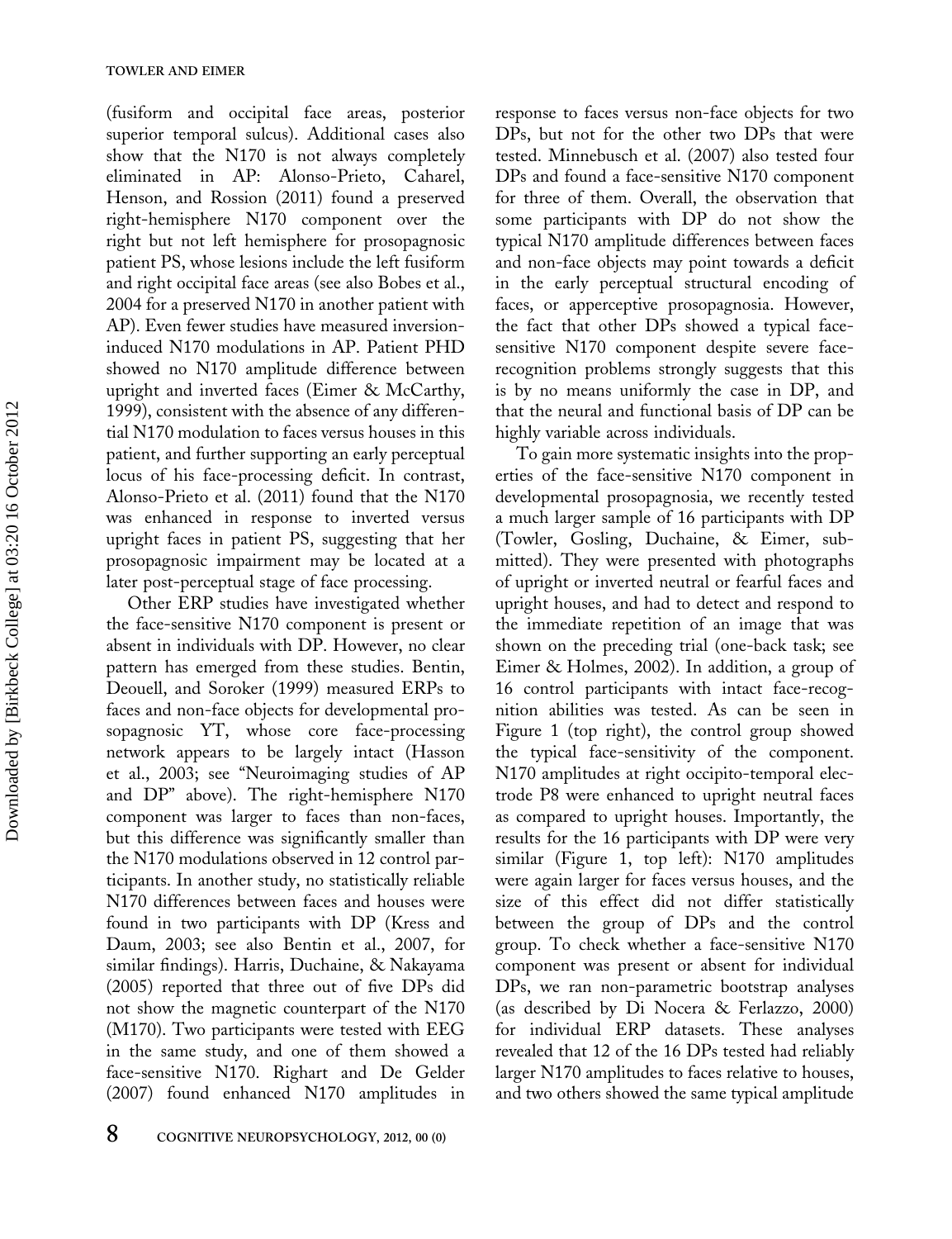

Figure 1. Top panels: Grand-averaged ERPs elicited by upright neutral faces and upright houses at right occipito-temporal electrode P8 in the 300 ms interval after stimulus onset. ERPs are shown separately for a group of 16 DPs (left) and for a control group of 16 participants without DP (right). Bottom panels: Topographic maps showing the scalp distribution of ERP difference amplitudes (upright neutral faces minus upright houses) in the N170 time window (150–190 ms post-stimulus), for the DP group (left) and the control group (right). Enhanced N170 amplitudes to faces versus houses are triggered in a similar fashion in both groups, but the VPP component is only present in the control group. Data from Towler et al. (submitted).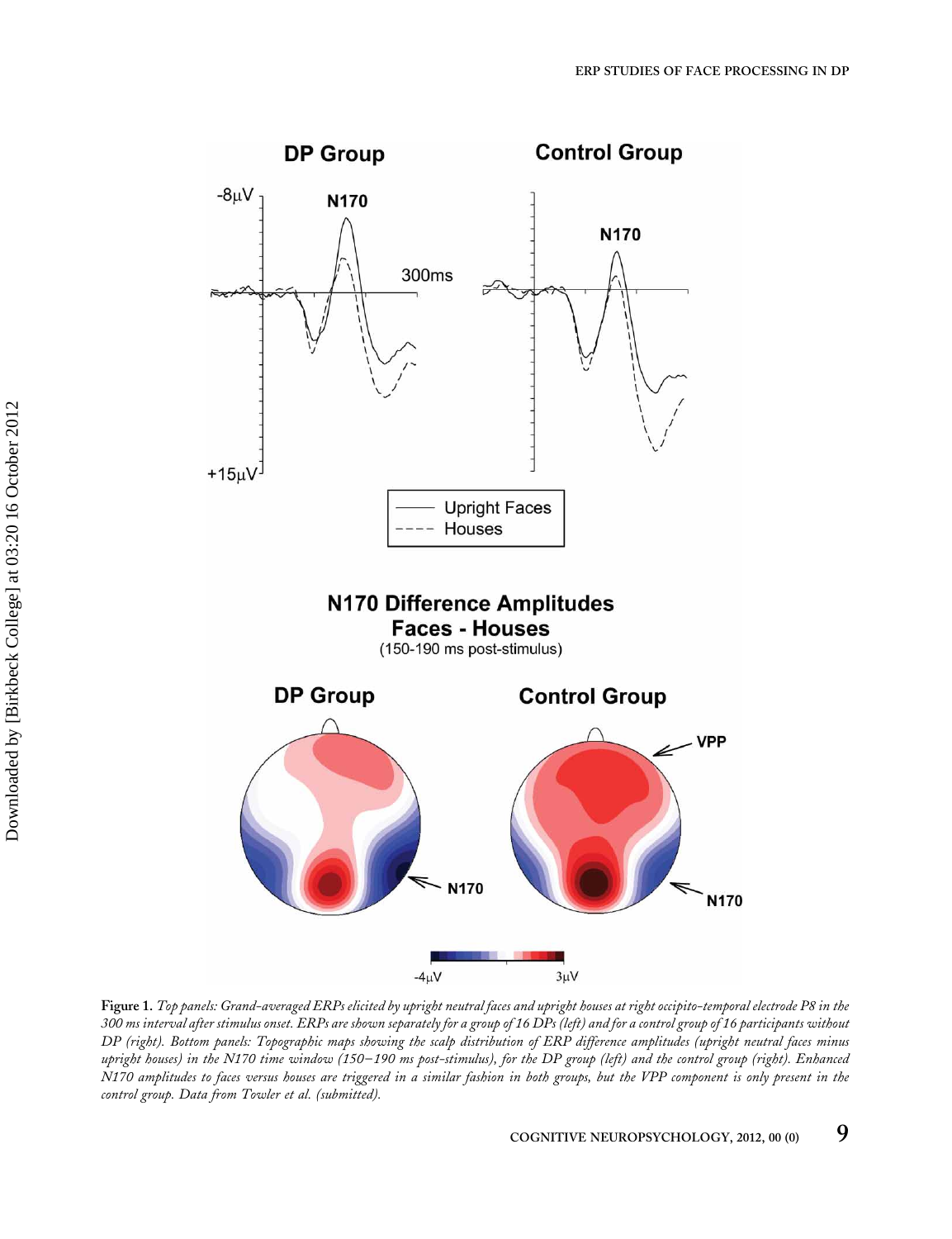difference, which did not reach statistical significance. This was comparable to the N170 variability observed across control participants. Analogous results have been obtained in another recent study which found larger M170 components to faces versus places for all six DPs tested (Rivolta, Palermo, Schmatzl, & Williams, 2012). These findings help to clarify the inconsistent pattern of findings from earlier studies, and strongly suggest that the presence of face-sensitive N170/M170 components is common in developmental prosopagnosia.

Figure 1 (bottom panels) shows topographic scalp distribution maps of difference amplitudes between upright faces and houses measured in our study (Towler et al., submitted) during the N170 time window  $(150-190 \text{ ms post-stimulus})$ for the DP group and for the control group. These maps further underline that face-sensitive N170 components were present over lateral occipito-temporal cortex in both groups. In the control group, the N170 was accompanied by the typical frontocentral positivity to faces versus houses (VPP; Jeffreys, 1989). In the DP group, no reliable VPP component was measured. However, this apparent VPP difference between DPs and controls observed was not statistically reliable in this study. It needs to be explored in future research whether dissociations in the facesensitivity of N170 and VPP components exist in DP.

Viewed from a standard neuropsychological perspective, the observation that the generic facesensitivity of the N170 was preserved for a large majority of the 16 DPs tested in our study would suggest that face perception is intact in DP, and that face-recognition deficits are caused by impairments that are located exclusively at later post-perceptual face processing stages, and may thus be categorized as associative prosopagnosia. However, the effects of face inversion on the N170 component that were obtained in the same study (Towler et al., submitted) suggest that such a conclusion would be incorrect. Figure 2 (top) shows ERPs to upright and inverted faces measured at right occipito-temporal electrode P8, for the 16 participants with DP (left), and

10 COGNITIVE NEUROPSYCHOLOGY, 2012, 00 (0)

for control participants (right). As expected, control participants showed typical N170 face inversion effects, with enhanced N170 components for inverted as compared to upright faces. In contrast, this face inversion effect on N170 amplitude was not observed for the DP group, and this difference between the two groups was statistically reliable. Analyses of individual ERPs revealed that only three of the 16 DPs tested showed typical effects of face inversion on N170 amplitudes. In fact, seven DPs actually exhibited the opposite pattern, with reliably larger N170 components to upright versus inverted faces. Face inversion also resulted in a significant delay of N170 peak amplitudes in the control group (Figure 2). This effect was smaller and not reliable in the DP group, but there was no significant difference in inversion-induced N170 latency shifts between the two groups.

It is important to consider the fact that the 16 DPs tested in our study (Towler et al., submitted) were between 22 and 67 years old, with a sizeable proportion of participants in their fifties. A recent ERP study (Gao et al., 2010) has shown that some N170 effects are age-sensitive. These authors tested young and elderly participants without documented face-processing impairments and found that the generic face-sensitivity of the N170 component was similar in the two groups, but that inversion-induced N170 amplitude enhancements were absent in the elderly. The fact that the DP and control participants included in our study were age-matched rules out the possibility that the absence versus presence of N170 face inversion effects was simply the result of age differences between groups. To illuminate age effects on inversion-induced N170 amplitude enhancements in DPs and controls, Figure 2 (bottom) shows N170 components to upright and inverted faces, separately for younger and older DPs and control participants. For DPs, age had no impact on N170 face inversion effects, which were absent not only in the older subgroup but also for young DPs. In contrast, the N170 enhancement for inverted faces commonly reported in the literature was present for young control participants but absent for older controls.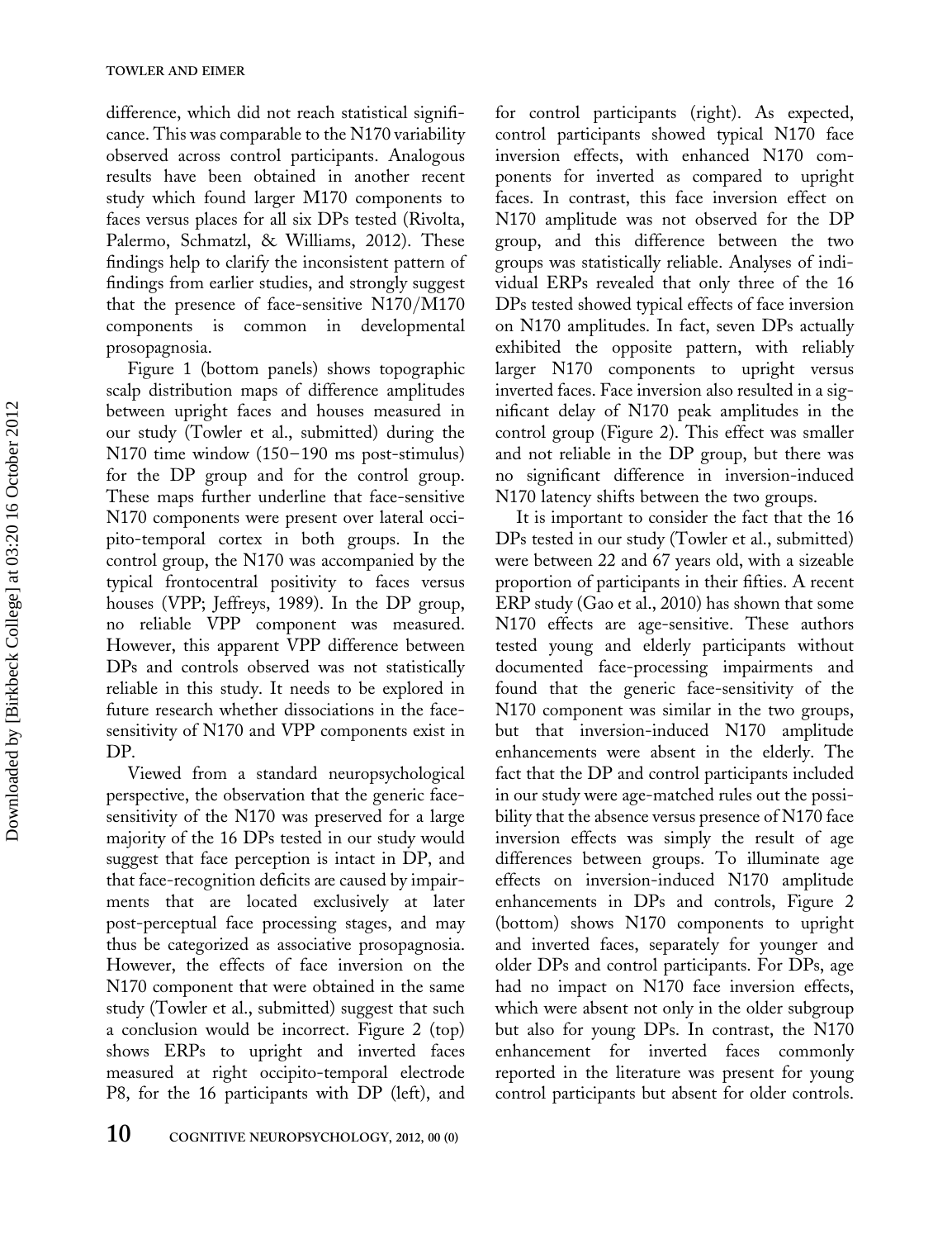

Figure 2. Grand-averaged ERPs elicited by upright faces and inverted faces at right occipito-temporal electrode P8 in the 300 ms interval after stimulus onset. Top panel: ERP waveforms measured across all 16 DPs, and all 16 control participants without DP. The control group (right) shows typical face inversion effects on N170 amplitude. In the DP group (left), this effect is absent. Middle and bottom panels: ERPs shown separately for subgroups of younger and older DPs, and younger and older controls. Inversion-induced N170 amplitude enhancements were only present for younger control participants. Data from Towler et al. (submitted).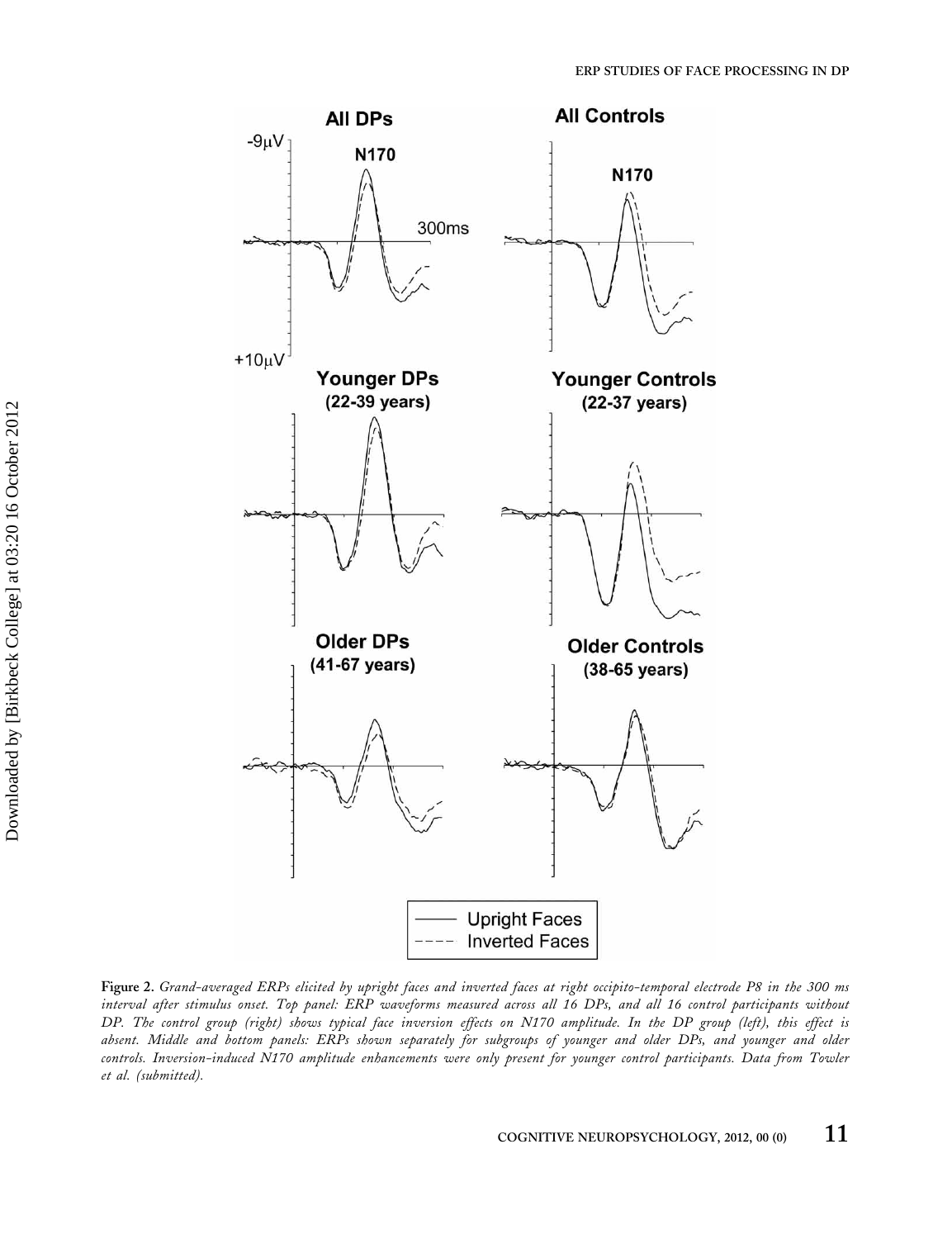These observations are similar to the results reported by Gao et al. (2010), except for the fact that their old participants were between 61 and 85 years old, whereas the age range of our older controls was  $38-65$  years. This age bracket is rarely tested in ERP research, and our results suggest that deviations from the standard pattern of N170 results typically found with young adults might already emerge in middle age. More generally, these observations underline the critical importance of age matching for research on DP and other developmental disorders, in particular when employing measures that are sensitive to changes in underlying neural systems.

Evidence for atypical N170 face inversion effects in DP has been found in a previous single-case study (De Gelder & Stekelenburg, 2005), and for three of four participants with DP in another study (Righart & De Gelder, 2007). However, these findings were not substantiated by statistical analyses of individual ERPs, nor were DPs and controls matched by age, as controls in their early twenties were compared to DPs in their forties. The fact that such atypical effects were observed in our study for a much larger sample of DPs provides potentially important new evidence for specific perceptual faceprocessing impairments in DP that can emerge within 150 ms of stimulus onset. At first glance, the dissociation between the intact N170 facesensitivity and the presence of atypical N170 face inversion effects in DP is puzzling. Because the N170 component is associated with the perceptual sensory encoding of face stimuli, standard neuropsychological accounts would assume that focal lesions affecting this face-processing stage should be reflected by the absence of all facespecific N170 modulations, including both its sensitivity to faces versus non-face objects and its sensitivity to face inversion. On the other hand, if the face-sensitivity of the N170 is generally preserved in DP, this would indicate that the perceptual structural encoding of faces is unimpaired. Therefore, no atypical face inversion effects should be observed for the N170. The results observed in our study demonstrate that this line of reasoning is not correct.

12 COGNITIVE NEUROPSYCHOLOGY, 2012, 00 (0)

It is important to note that the N170 component is not uniquely associated with a single aspect of face processing, but instead reflects distinct neural sources that appear to be linked to different face-sensitive brain mechanisms (e.g., Eimer et al., 2010; Rossion & Jacques, 2008, 2011; Sadeh & Yovel, 2010). For example, it has been demonstrated that the N170 is sensitive to specific face components, such as the eyes, even when these are presented in isolation (Bentin et al., 1996; Itier et al., 2007). The preserved face-sensitivity of the N170 that was observed for most DPs in our study may be a reflection of their ability to detect and encode individual face parts. However, the N170 is not just a marker of part-based face processing, but is also sensitive to other aspects of face perception, such as the configural or holistic analysis of face stimuli (e.g., Eimer et al., 2011). This is demonstrated by observations that N170 components are triggered in response to schematic faces versus non-faces (Sagiv & Bentin, 2001) as well as to Mooney faces (Latinus & Taylor, 2006; Eimer et al., 2011). Because configural/holistic face-processing stages are assumed to be selectively tuned to upright faces, the absence of typical N170 face inversion effects in DP suggests impairments at this level: unlike control participants, DPs may use similar neural systems to process both upright faces and inverted faces.

Overall, the observation that individuals with DP do not differ from individuals with normal face processing in terms of the generic face-sensitivity of the N170 component, but show atypical N170 face inversion effects, cannot be easily interpreted in terms of a simple neuropsychological model that postulates intact or damaged modules in the face processing system which are linked to the presence of absence of face-selective ERP components. Can an alternative neurodevelopmental approach provide a satisfactory explanation of these findings? To answer this question, it is useful to compare the pattern of N170 modulations observed in DP in response to upright faces, inverted faces, and non-face objects with results found in investigations of other developmental disorders. In addition, it should be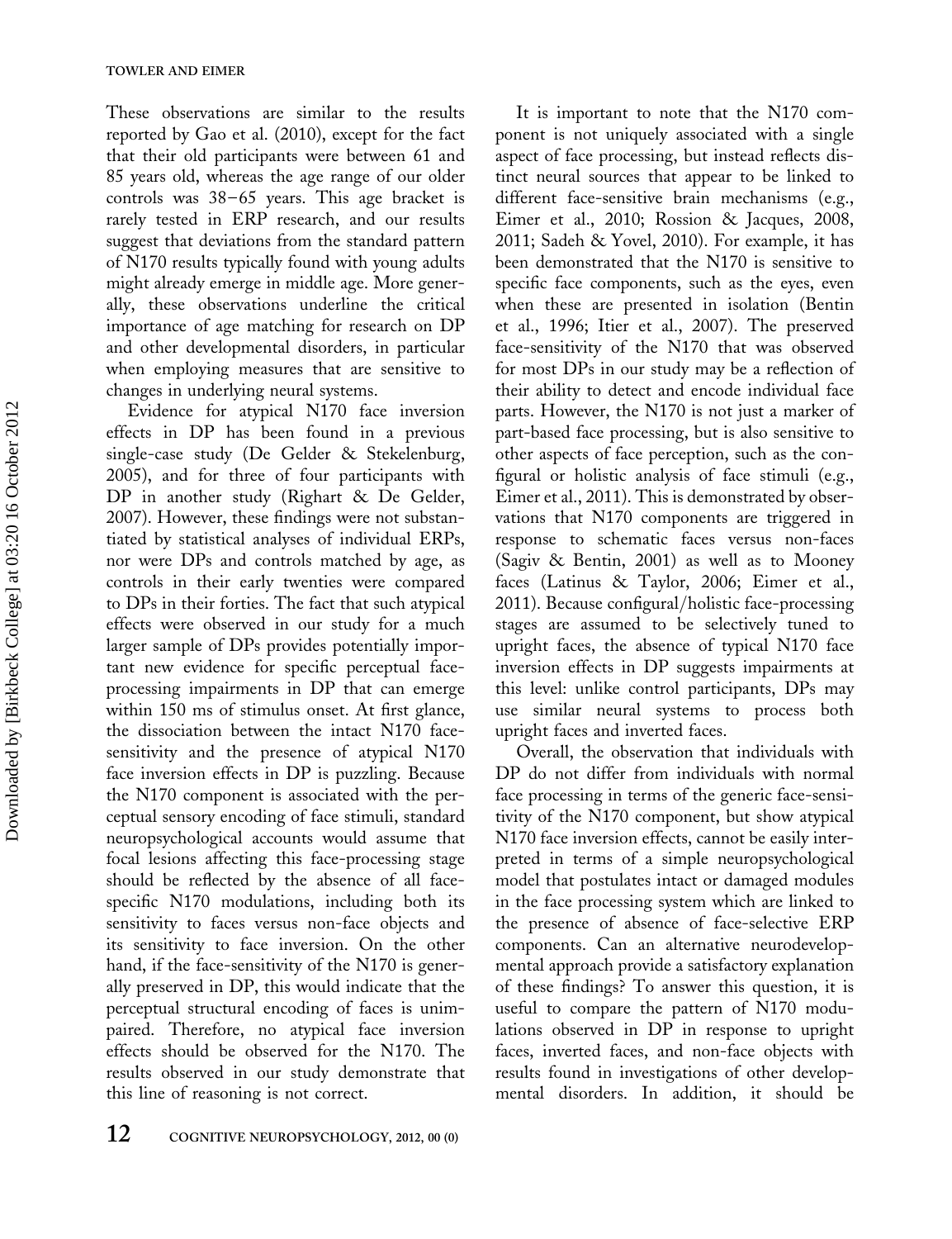informative to take account of observations from studies that have investigated the typical development of the N170 across infancy and childhood.

Interestingly, the absence of typical N170 face inversion effects does not appear to be restricted to DP, but can also be found in individuals with other types of developmental disorders. In a study of 32 high-functioning participants with autism spectrum disorder (ASD), Webb et al. (2012) found normal face-sensitivity of the N170 to faces versus houses, but a reduction of inversion-induced N170 amplitude modulations relative to the effects observed for control participants. Further evidence for links between atypical effects of face inversion on the N170 component have been reported by Grice et al. (2001). These authors recorded ERPs in response to upright and inverted faces from eight individuals with ASD, eight individuals with WS, and eight control participants. Controls showed the typical pattern of enhanced and delayed N170 components to inverted versus upright faces. For individuals with ASD, inversion-induced modulations of N170 amplitudes were much reduced and effects on N170 latency absent. For WS individuals, N170 amplitude enhancements to inverted faces were completely absent, even though the usual latency delay was observed.

The similarity between the atypical N170 face inversion effects observed for individuals with ASD or WS and the atypical effects found for individuals with DP is intriguing, and may point to shared underlying deficits in face-processing across these three different developmental disorders. Webb et al. (2012) attributed the reduction of face inversion effects on N170 amplitudes in participants with ASD to a strong bias towards the part-based processing of both upright and inverted faces in this group. Along similar lines, Grice et al. (2001) refer to deficits in the integration of single facial features into a global-configural face representation as one core impairment of individuals with WS. An analogous account in terms of impaired configural face processing, and the resulting tendency to analyse both inverted and upright faces in a part-based fashion might explain the observed atypical face inversion effects

in individuals with DP. Any such deficit in perceptual structural encoding processes that are selectively tuned to upright faces should result in impaired structural representations of familiar faces both perceptually and in visual memory, which could be responsible for some of the severe and persistent problems with face recognition that are reported by individuals with DP.

According to a neurodevelopmental approach, further insights into the nature of the atypical N170 face inversion effects observed in individuals with DP might also be obtained by studying the developmental trajectory of the N170 component in typically developing individuals. Differential ERP responses to faces as compared to non-face objects have been found in young children and even for six-month-old infants (De Haan, Pascalis, & Johnson, 2002; De Haan, Johnson, & Halit, 2003; Halit et al., 2003). Because the "infant N170" initially emerges about 100 ms later than the N170 in adults, it is also referred to as N290 component (De Haan et al., 2003). From the age of four years onwards, the latency of the face-sensitive N170 component appears to resemble the latency typically observed in adult participants. In fact, the N170 appears to be remarkably stable in terms of its face-sensitivity, amplitude, and scalp topography between the ages of four and 17 years (Kuefner, de Heering, Jacques, Palmero-Soler, & Rossion, 2010). These findings suggest that the face-sensitive perceptual processes that are responsible for differential N170 responses to faces versus non-face objects develop rapidly, are already present in a relatively adult-like form from early childhood, and do not change substantially throughout development. These insights from developmental studies are relevant for interpreting the apparently normal facesensitivity of the N170 component in individuals with DP. If the neural processes that produce this face-sensitivity are established early in the development of face processing, the presence of typical N170 responses to faces versus non-face objects in individual DPs may point to developmental deficits that originate at a somewhat later stage. In this context, the absence of age-appropriate face-sensitive N170 components in individual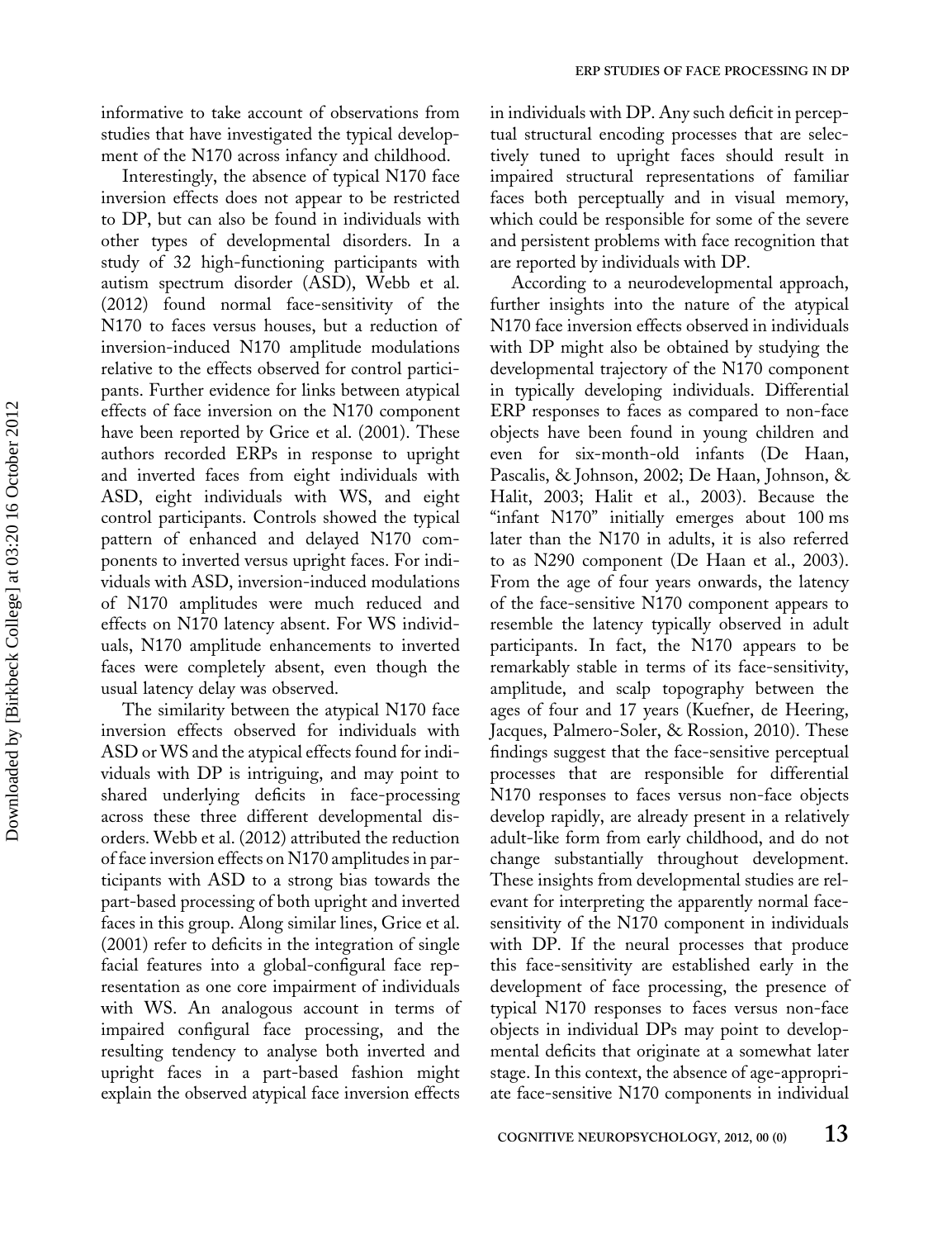DPs would be particularly interesting, as it would suggest that their face-processing impairments might have been present since early infancy, or even from birth (Behrmann & Avidan, 2005).

In contrast to the generic face-sensitivity of the N170, which seems to emerge in an adult-like fashion early during development, typical N170 face inversion effects develop much later. This was demonstrated by Taylor et al. (2004) on the basis of a reanalysis of four ERP studies that tested children between four and 15 years of age, as well as adult participants. The developmental trajectory of face inversion effects on N170 latencies and amplitudes is shown in Figure 3. Intriguingly, the typical pattern found with younger adults (larger and later N170 components to inverted versus upright faces) only began to emerge around the age of  $11-12$  years. For younger children, there were no consistent face inversion effects on N170 latency. The typical adult inversion-induced N170 amplitude modulation was reversed for the three youngest age groups, with larger N170 components for upright relative to inverted faces (see also Passarotti, Smith, DeLano, & Huang, 2007, for fMRI correlates of developmental differences in inverted face processing). This developmental pattern is relevant for the interpretation of the atypical N170 face inversion effects observed in our study for participants with DP. Almost half of all DPs tested in this study showed larger N170 components to upright as compared to inverted faces. In other words, these DPs showed N170 face inversion effects that would be typical for children below the age of 11 years.

When considered together with data from studies of the typical development of face processing, the presence of atypical N170 face inversion effects in DP can be interpreted as evidence that individuals with DP show some hallmarks of developmental delay and/or deviance in their perceptual face processing abilities. Put differently, some aspects of the response profile of their faceprocessing system resemble the typical case at much earlier points in developmental time. Because N170 face inversion effects observed



Figure 3. Effects of face inversion on N170 amplitudes, shown separately for different age groups. Typical adult N170 face inversion effects (more negative N170 amplitudes for inverted versus upright faces) are only apparent for the three oldest age groups. Children below the age of 10 years show the opposite effect (larger N170 components to upright faces). Data from Taylor et al. (2004).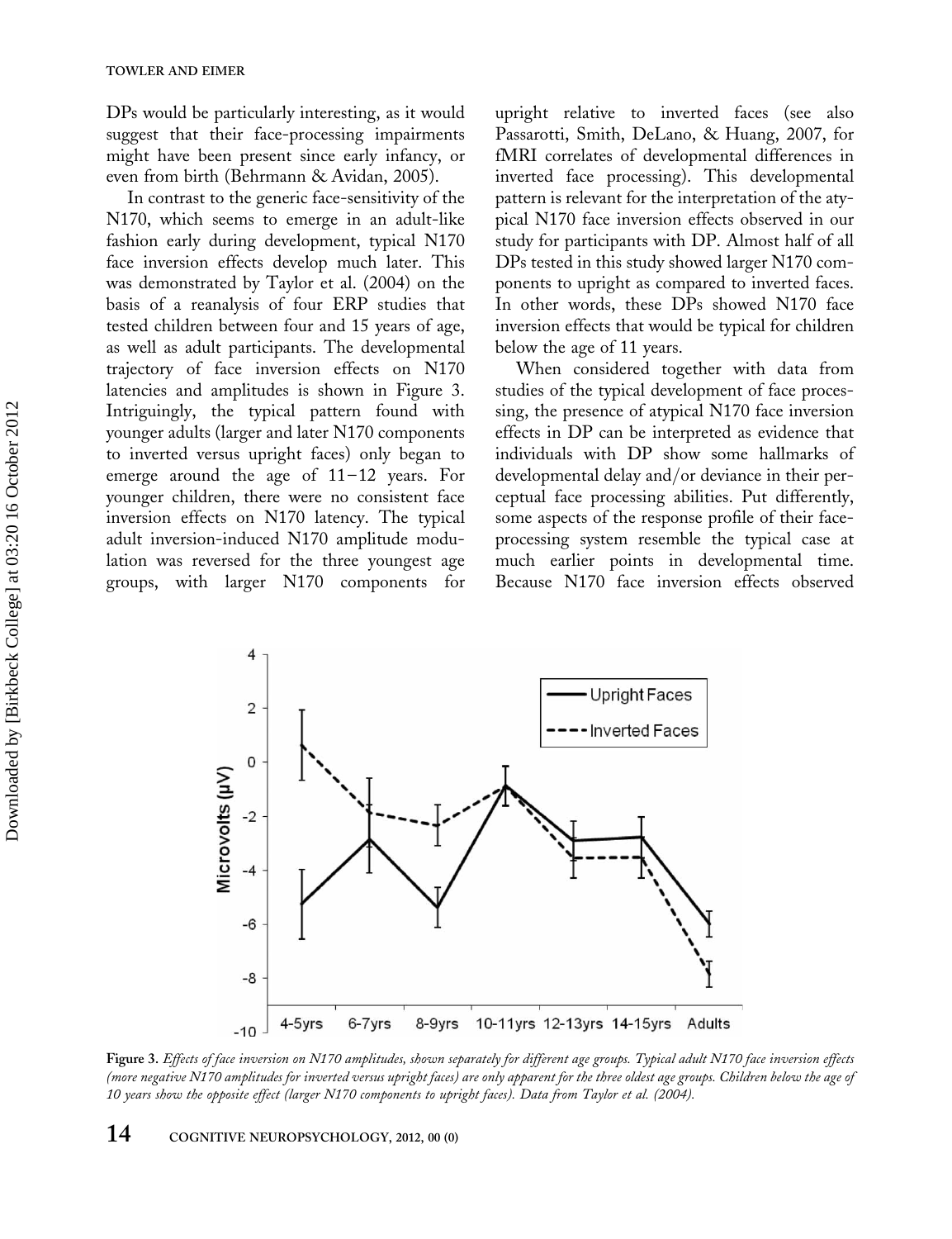during typical development show a systematic trajectory towards the patterns observed in adulthood, they could provide valuable markers for the emerging tuning of face perception to canonically oriented upright faces. In this context, the presence of atypical N170 face inversion effects in DP may provide important clues with respect to the point in the development of face perception where selective processing deficits first emerge. Such an interpretation of N170 face inversion effects also needs to take account of the differences observed between younger and older control participants (Figure 2). We will return to this point in the final section.

#### EXPLICIT AND COVERT FACE RECOGNITION IN DEVELOPMENTAL PROSOPAGNOSIA: EVIDENCE FROM THE N250 COMPONENT

As discussed in the previous section, the N170 component is linked to early perceptual stages of face processing that precede the explicit recognition and identification of individual faces. Because DPs are specifically impaired in their ability to recognize or identify familiar faces, they may also show atypical patterns of ERP components that are more directly associated with face recognition. In typical adult participants, ERP markers of identity-related face processing first emerge at post-stimulus latencies of about 250 ms. An enhanced occipito-temporal negativity is elicited in response to the faces of personally known or famous individuals, as well as to the repeated presentation of a previously unfamiliar face (e.g., Schweinberger, Pfütze, & Sommer, 1995; Tanaka, Curran, Porterfield, & Collins, 2006; Gosling & Eimer, 2011). This N250 component is assumed to reflect the activation of a stored representation of a specific face in visual memory that is triggered when there is a match with a currently presented face. It is typically followed by a broadly distributed sustained positivity (P600f) to familiar faces (Eimer, 2000a; Bentin & Deouell, 2000). The P600f has been linked to later

stages of face recognition, such as name retrieval or access to semantic information about a specific individual (e.g., Gosling & Eimer, 2011).

Because ERP research into the neural basis of AP and DP has so far focused on the N170 component, little is known about how ERP components associated with face recognition such as the N250 or P600f are affected in prosopagnosia. In one study of face recognition in AP (Eimer, 2000a), ERPs to famous and non-famous faces were measured for patient PHD. As reported earlier, this patient did not show any N170 faceselectivity (Eimer & McCarthy, 1999), demonstrating damage to early perceptual stages of face processing. PHD did also not show any evidence for identity-sensitive ERP components at longer latencies. This would be predicted by neuropsychologically inspired models of adult face processing (e.g., Bruce & Young, 1986), as deficits at the level of structural encoding should have detrimental knock-on effects on later stages of face recognition and identification.

A recent study conducted in our lab (Eimer, Gosling, & Duchaine, 2012) was designed to specifically investigate ERP markers of face recognition for a group of 12 participants with DP. They watched sequentially presented photographs of famous and non-famous faces, and had to categorize them in terms of their identity. Each face could be classified as definitely known, familiar, unfamiliar, or definitely unknown. Famous faces were those of actors, politicians, musicians, sports personalities, and other celebrities well known in the UK. Controls correctly classified more than 80% of these famous faces as known or familiar (Gosling & Eimer, 2011), whereas DPs recognized less than 30% of the same famous faces. Figure 4 (top left) shows ERPs measured at right occipito-temporal electrode P8 to famous faces on those relatively few trials where DPs correctly classified these faces as known or familiar, and to non-famous faces that were correctly judged to be unfamiliar/unknown. This figure also includes a topographical map of ERP difference amplitudes between these famous and non-famous faces in the N250 time window (230-400 ms post-stimulus). For comparison, analogous ERP waveforms and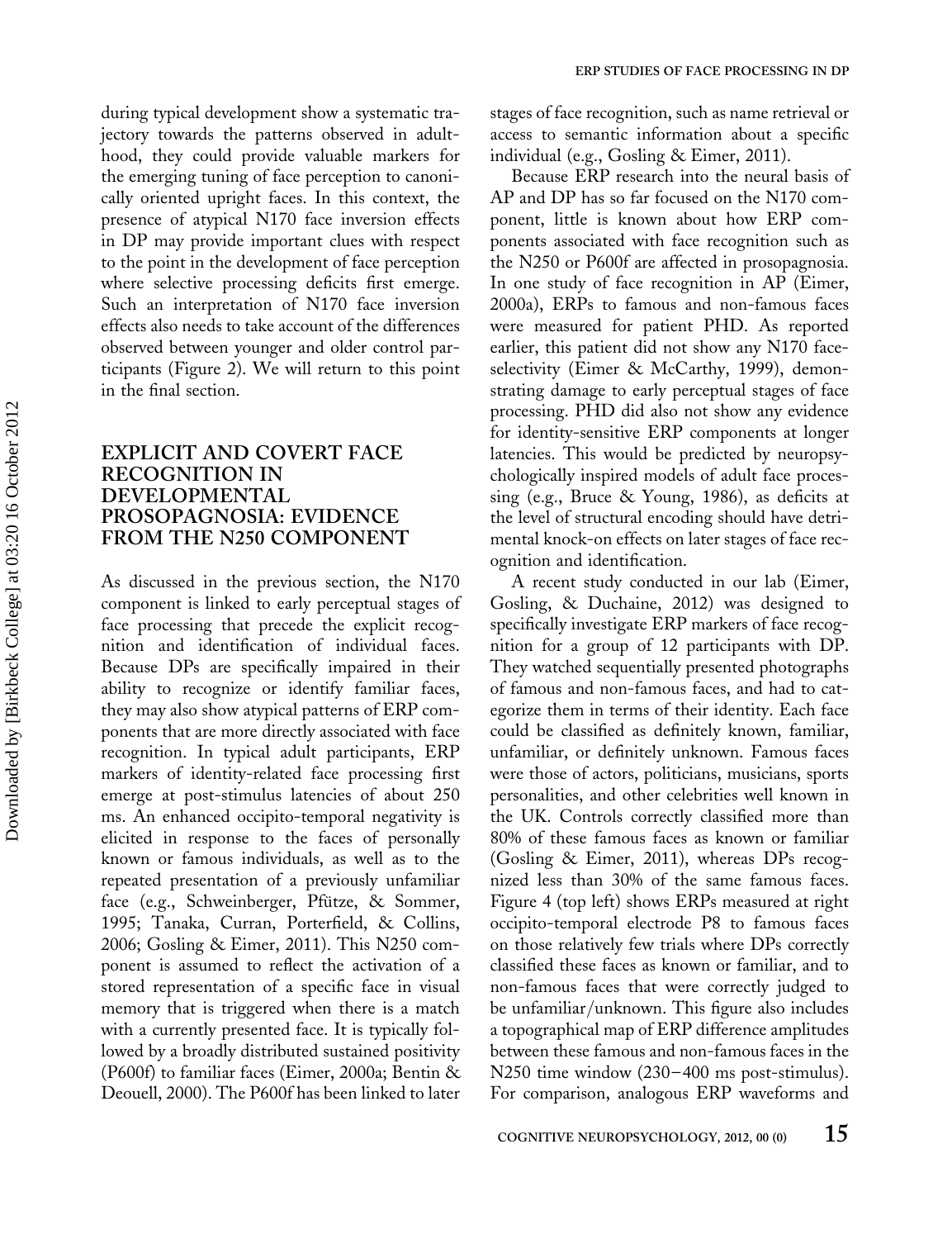

Figure 4. Top panels: ERP correlates of explicit face recognition in a group of 12 participants with DP (left) and 12 control participants (right). Grand-averaged ERPs to recognized famous faces and to non-famous faces classified as unfamiliar or unknown triggered at electrode P8 are shown together with topographic maps of ERP difference amplitudes (recognized famous faces minus non-famous faces) in the N250 time window (230–400 ms post-stimulus). N250 components to successfully recognized famous faces are very similar in both groups. Bottom panels: ERP correlates of covert face recognition for those six participants with DP who showed a reliable N250 to non-recognized famous faces (left), and 12 control participants who did not show any covert recognition effects (right). Grand-averaged ERPs to non-recognized famous and non-famous triggered at P8 are shown together with topographic maps of ERP difference amplitudes (recognized famous faces minus non-famous faces) in the N250 time window for six DPs who showed N250 covert recognition effects. Data from Eimer et al. (2012).

scalp topographies are also provided for a control group (Gosling & Eimer, 2011; top right). As is evident from Figure 4, participants with DP showed an N250 component in response to those few famous faces that they were able to recognize successfully, suggesting the activation of visual face memory. Interestingly, their N250 component was in fact very similar in terms of its latency, amplitude, and scalp distribution to the N250 component observed in response to recognized famous faces for control participants (Figure 4, top right). The occipito-temporal N250 was followed by a more broadly distributed P600f component to correctly recognized famous faces that was maximal at midline electrodes (not shown in Figure 4), and this was the case for DPs as well as controls. These similarities between groups suggest that there are no fundamental qualitative differences in the brain mechanisms that underlie the successful recognition of famous faces between these two groups.

However, a remarkable difference between participants with and without DP emerged in the analysis of ERPs that were elicited by those famous faces that were not recognized, but were classified as unfamiliar or unknown (Figure 4, bottom). None of the typical adults tested (Gosling & Eimer, 2011) showed any reliable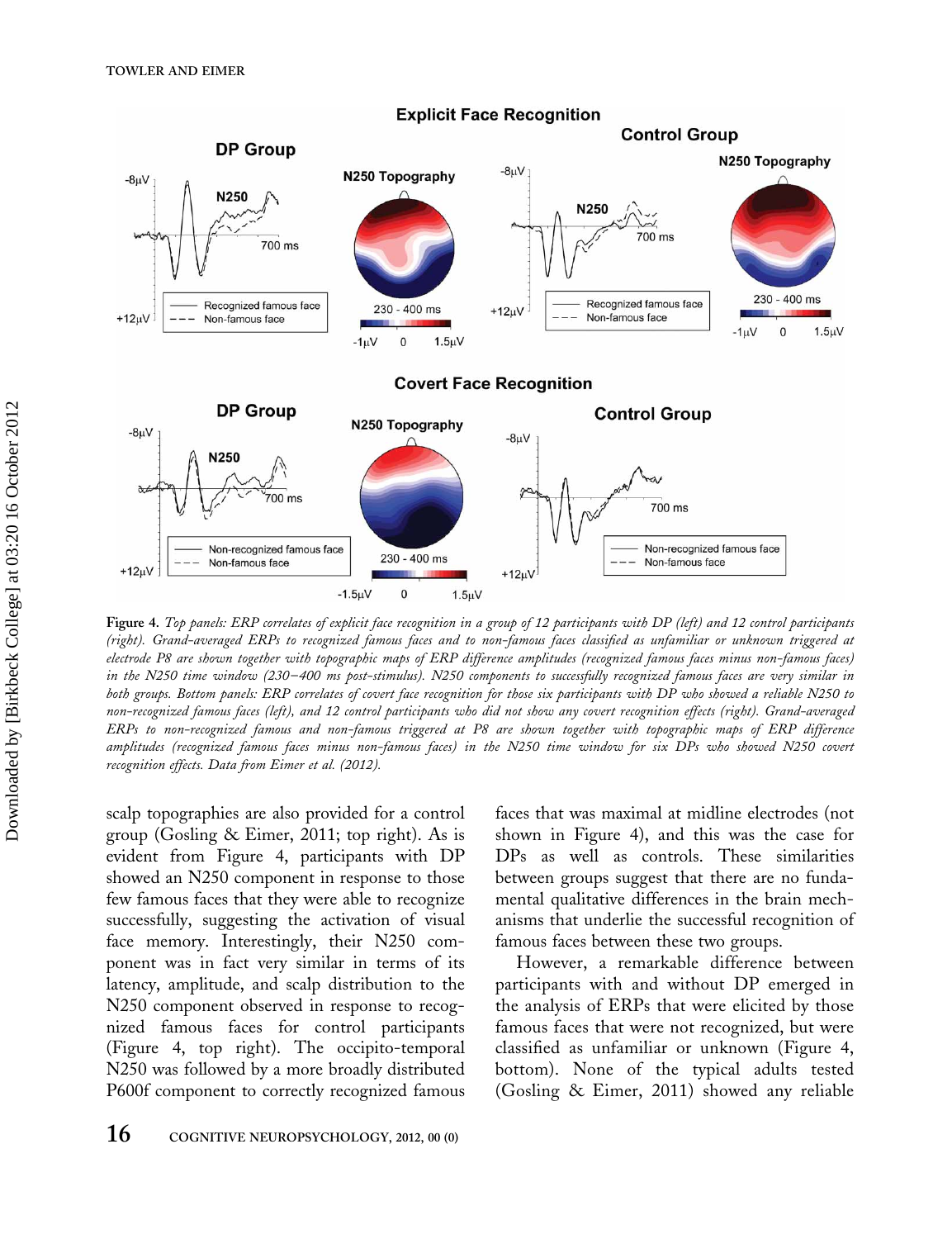ERP differences between non-recognized famous faces and non-famous faces that were correctly classified as unfamiliar or unknown. In other words, there was no electrophysiological evidence for covert face recognition (Diamond, Valentine, Mayes, & Sandel, 1994) in these participants. In contrast, a clear and statistically reliable N250 component was observed in response to nonrecognized famous faces for six of the 12 DPs tested. Moreover, the scalp topography of this component (Figure 4, bottom left) was similar to the topography observed for explicitly recognized faces. Even though these six DPs classified the majority of famous faces as unfamiliar or unknown, N250 components clearly distinguished between these famous faces and objectively non-famous faces. These results suggest that many famous faces that were not recognized by participants with DP did activate stored visual representations of familiar faces. They also indicate that the activation of these visual representations is not sufficient for overt face recognition, in line with current functional models of normal face processing (Bruce and Young, 1986; Burton et al., 1990). Conscious recognition may require that faces are also processed at subsequent post-perceptual semantic stages, which are associated with the later P600f component. Interestingly, non-recognized famous faces did not trigger a P600f component, even for those DPs who showed covert recognition effects for the N250 component, which further substantiates the link between the P600f and conscious face recognition.

The identification of the N250 component as an electrophysiological marker of covert face recognition in DP extends previous behavioural findings by Avidan and Behrmann (2008) and Rivolta, Palermo, Schmalzl, & Coltheart (2012a). Overall, these observations can be readily interpreted by a standard neuropsychological account. The presence of an N250 component to non-recognized famous faces in some individuals with DP indicates that these faces were able to successfully activate corresponding representations in visual memory, even though there was no overt recognition. Together with the fact that the P600f

component was absent for the same faces, this observation points towards a relatively late locus of face-recognition impairments for these DPs. Functionally, their deficit appears to be caused by a disruption of the links between stored visual representations of familiar individuals and semantic or episodic representations in long-term memory. In other words, their profile could resemble that of patients with acquired associative prosopagnosia (De Renzi et al., 1991). In contrast, for those other six DPs who showed no N250 component to non-recognized famous faces, the core face processing deficit may be located at an earlier stage, such as the impaired structural descriptions of faces, and/or poor representations of familiar faces in visual memory (e.g., Schweinberger & Burton, 2003). In this sense, they could be similar to patients with acquired apperceptive prosopagnosia (De Renzi et al., 1991).

Overall, the pattern of identity-sensitive ERP components observed for participants with DP appears to provide evidence for considerable residual normality of face recognition. As expected, individuals with DP were much less likely than controls to recognize images of famous faces. However, on those relatively infrequent occasions where face recognition was successful, it was accompanied by the same pattern of N250 and P600f components that was observed during explicit face recognition in participants with normal face recognition, suggesting qualitatively similar neural processes in the two groups (Eimer et al., 2012). This is in line with fMRI results discussed previously, which demonstrate a substantial degree of functionality in the visual areas responsible for face recognition, at least in some DPs (e.g., Avidan et al., 2005). From an adult neuropsychological perspective, the presence of N250 components as markers of covert face recognition in some participants with DP, and the absence of such covert recognition effects in others, may reflect apperceptive and associative subtypes of DP; that is, selective deficits at relatively early or late stages, or severed links between specific subprocesses, within an otherwise intact face-processing system. This interpretation is in line with functional imaging studies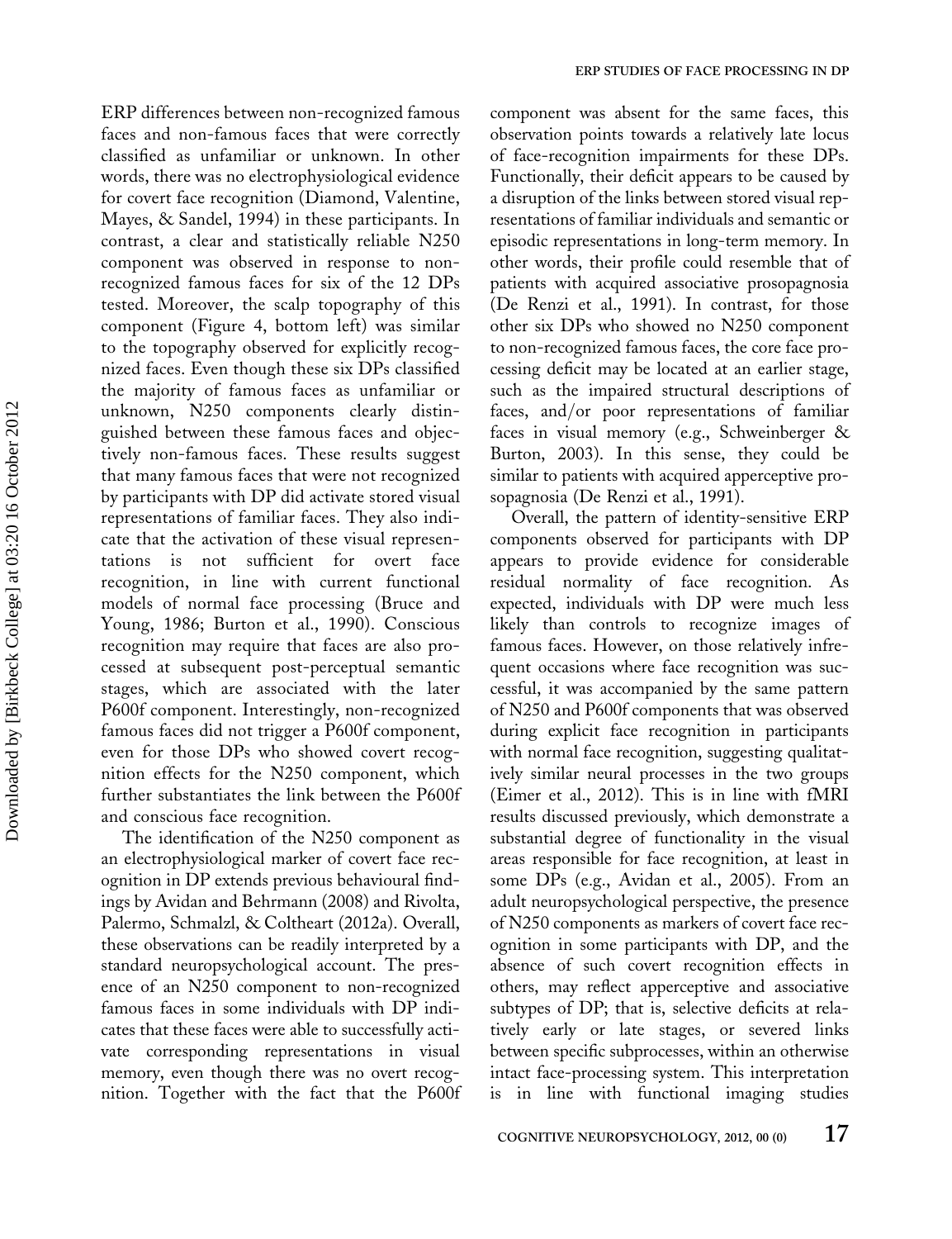showing that disconnection between the core ventral occipito-temporal regions and the extended face network is implicated in face-recognition difficulties in DP (e.g., Avidan & Behrmann, 2009; Thomas et al., 2009).

How does the apparent residual normality of face recognition in DP relate to the atypical pattern of N170 effects observed for participants with DP? The N170 results discussed in "Impairments of face perception in developmental prosopagnosia" above suggest that aspects of the structural encoding of faces are atypical in DP, while the findings reported in this section show that DPs show an apparently typical pattern of N250 and P600f components during successful face recognition. This difference may be more apparent than real. There is now some evidence that N250 components are not exclusively associated with face recognition, but are instead a more general marker of successful matches between visual inputs and object representations stored in visual memory. For example, Scott, Tanaka, Sheinberg, and Curran (2006, 2008) observed N250 components during categorization tasks that required a within-class discrimination of objects (in particular objects of expertise), suggesting that the N250 is a generic reflection of a match between incoming visual information and visual memory. Its presence in individuals with DP indicates that although atypical face processing at early perceptual stages results in impaired visual face representations, a successful match with visual face memory is still possible on some occasions, and that the matching process itself operates normally.

### SUMMARY AND CONCLUSIONS

This review of research into the neural basis of face-processing deficits in DP, with its specific emphasis on recent ERP studies, had two objectives. The first aim was to discuss the implications of this research with respect to which face processing mechanisms are affected in individuals with DP. Another more theoretical aim was to consider whether a standard neuropsychological model of impairments of face-selective modules provides a satisfactory account of developmental prosopagnosia, or whether a wider neurodevelopmental perspective is also required.

In acquired prosopagnosia, the face-sensitive N170 component is often absent, in particular when lesions include core face-processing systems. Consistent with the neuropsychological model, this suggests close links between selective impairments in the structural encoding of faces and the structural integrity of posterior brain areas involved in face perception. In contrast, as discussed above, the face-sensitivity of the N170 component is present for most individuals with developmental prosopagnosia. This result adds an important temporal dimension to observations from MRI studies, because it demonstrates that the initial face-sensitive activation of these areas occurs rapidly in participants with DP; that is, within approximately 150 ms after stimulus onset. In this respect, face processing in DP appears to follow a similar time-course to face processing in typical individuals. However, the presence of a face-sensitive N170 component in most DPs does not imply that their face perception mechanisms operate in exactly the same fashion as in controls. There were reliable differences between DPs and control participants with respect to N170 enhancements caused by face inversion. At the group level, these effects were present for controls and absent for DPs. It is important to note that the presence of inversioninduced N170 amplitude enhancements was agedependent in the control group, as it was present for young but absent for older controls. However, the fact that these effects were absent in DPs regardless of their age provides clear evidence that the processing of upright versus inverted faces is atypical in DP.

This dissociation between typical N170 facesensitivity and atypical N170 face inversion effects in DP is difficult to reconcile with the dichotomy of a perceptual structural encoding module that is either intact or damaged. A different perspective for the interpretation of these findings is offered by an alternative neurodevelopmental account. The presence of atypical N170 face inversion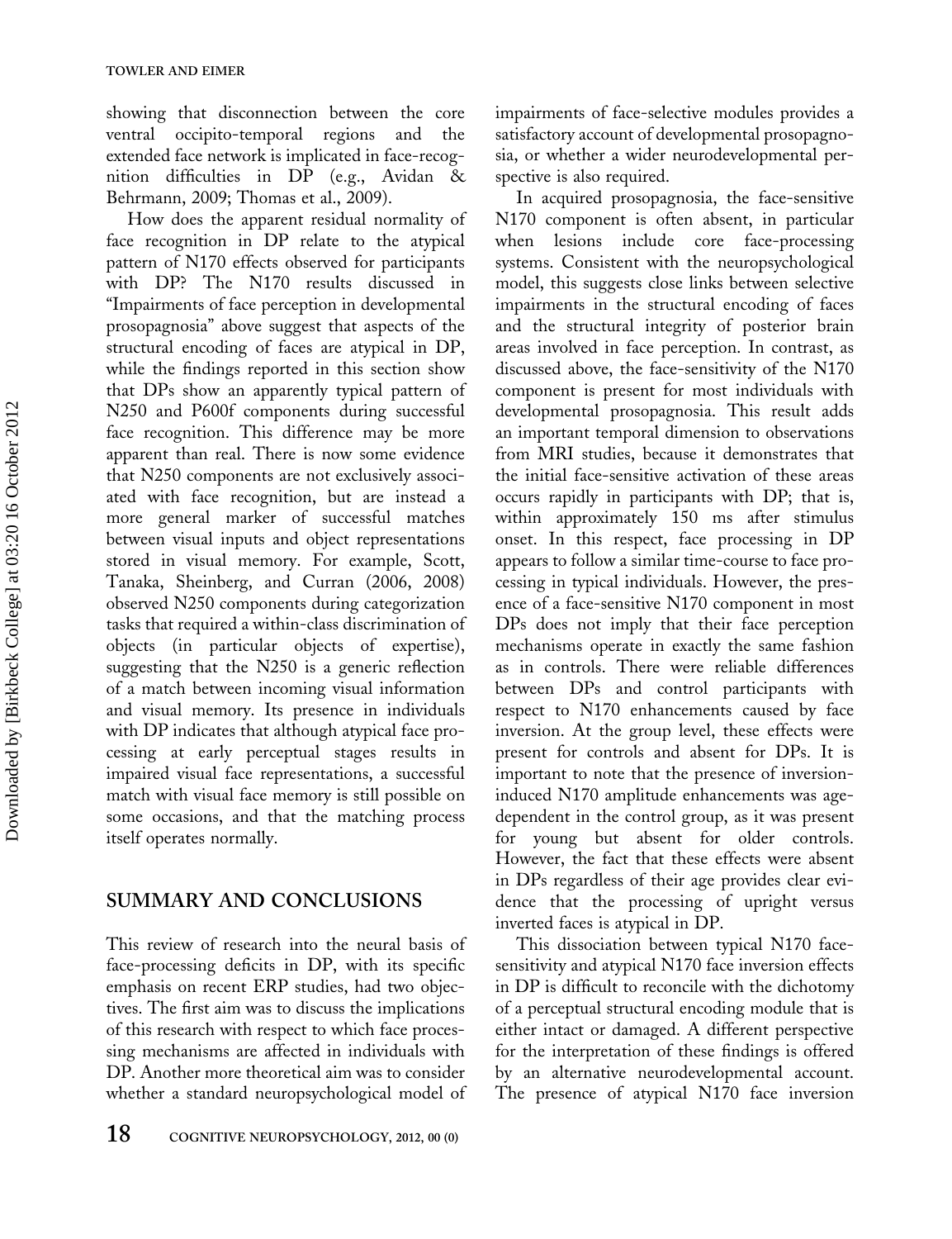effects does not appear to be restricted to DP, but has been observed also for other developmental disorders such as ASD and WS (Grice et al., 2001; Webb et al., 2012). In addition, the absence of inversion-induced N170 amplitude modulations for participants with DP is reminiscent of the pattern observed for typically developing children below the age of 11 years (Taylor et al., 2004), and apparently also for older adults without faceprocessing impairments (Gao et al., 2010). In contrast, the generic face-sensitivity of the N170, which is largely preserved in DP, is already present at a much earlier stage of the typical development of the face-processing system (Kuefner et al., 2010). If the trajectory of the N170 component across development reflects the gradual tuning of face perception mechanisms towards the typical young adult state, the pattern of N170 effects observed for individuals with DP suggests that their face perception has never reached this end state, because its development was delayed or has deviated from this typical trajectory at a specific point during developmental time.

As discussed above, the presence of inversioninduced N170 amplitude enhancements is often regarded as evidence that only inverted and not upright faces are able to recruit object-selective neurons (e.g., Rossion et al., 2000). In this context, the absence of N170 differences between upright and inverted faces can be interpreted as evidence for an enhanced capacity of upright faces to activate object-selective areas, or, more generally, for a reduction in the face-specificity of visual processing. The observation that N170 face inversion effects are absent in young children and older adults, as well as in individuals with DP or other developmental disorders, may be an important pointer towards less face-selective functional specialisation within ventral visual areas in these groups. In support of this hypothesis, it has been shown that activation in face-selective regions becomes progressively more specialized through childhood into adulthood (Golarai et al., 2007), and that these face-selective regions become less differentiated and specialized with age (Park et al., 2004; Goh, Suzuki, & Park, 2010). Furthermore, individuals with ASD show reduced or atypical neural specialization for faces

(e.g. Schultz et al., 2000; Pierce, Muller, Ambrose, Allen, & Courchesne, 2001). Atypical N170 face inversion effects and reduced levels of face-specific functional specialization could both be linked to a reduction in the connectivity of the right inferioroccipital fasciculus, which has been observed for a small group of DPs (Thomas et al., 2009), and is also associated with an age-related decline of face perception (Thomas et al., 2008). It should be noted that individuals with WS do not show a reduction in face selectivity, but instead have larger FFAs than matched controls, again demonstrating an atypical neural specialization for faces (Golarai et al., 2010).

While the presence of atypical N170 face inversion effects points to observable differences in the neurodevelopmental history of the face-processing architecture in individuals with and without DP, the pattern of identity-sensitive ERP components described above provides evidence for functionally and neurally similar face-recognition mechanisms in both groups. N250 and P600f components in response to successfully recognized famous faces were very similar for a group of DPs and for control participants (Eimer et al., 2012), suggesting that the same neural processes were active during face recognition in the two groups. In particular, the presence of an apparently normal N250 component in individuals with DP (see Figure 4) demonstrates that at least on some occasions, stored representations of familiar faces in visual memory were successfully activated by incoming perceptual face representations. The fact that DPs were much less likely than controls to recognize items from the same set of famous faces may be due to the impaired structural encoding of currently presented faces, the poor quality of stored visual representations of familiar faces (see Grüter, Grüter, Bell, & Carbon, 2009, for impairments of visual imagery in DP), or a combination of the two factors. In addition, it appears that for a subset of DPs, face-recognition impairments are the result of severed links between stored face representations in visual memory and semantic or episodic memory.

We wish to conclude this review with one methodological and one more general theoretical point.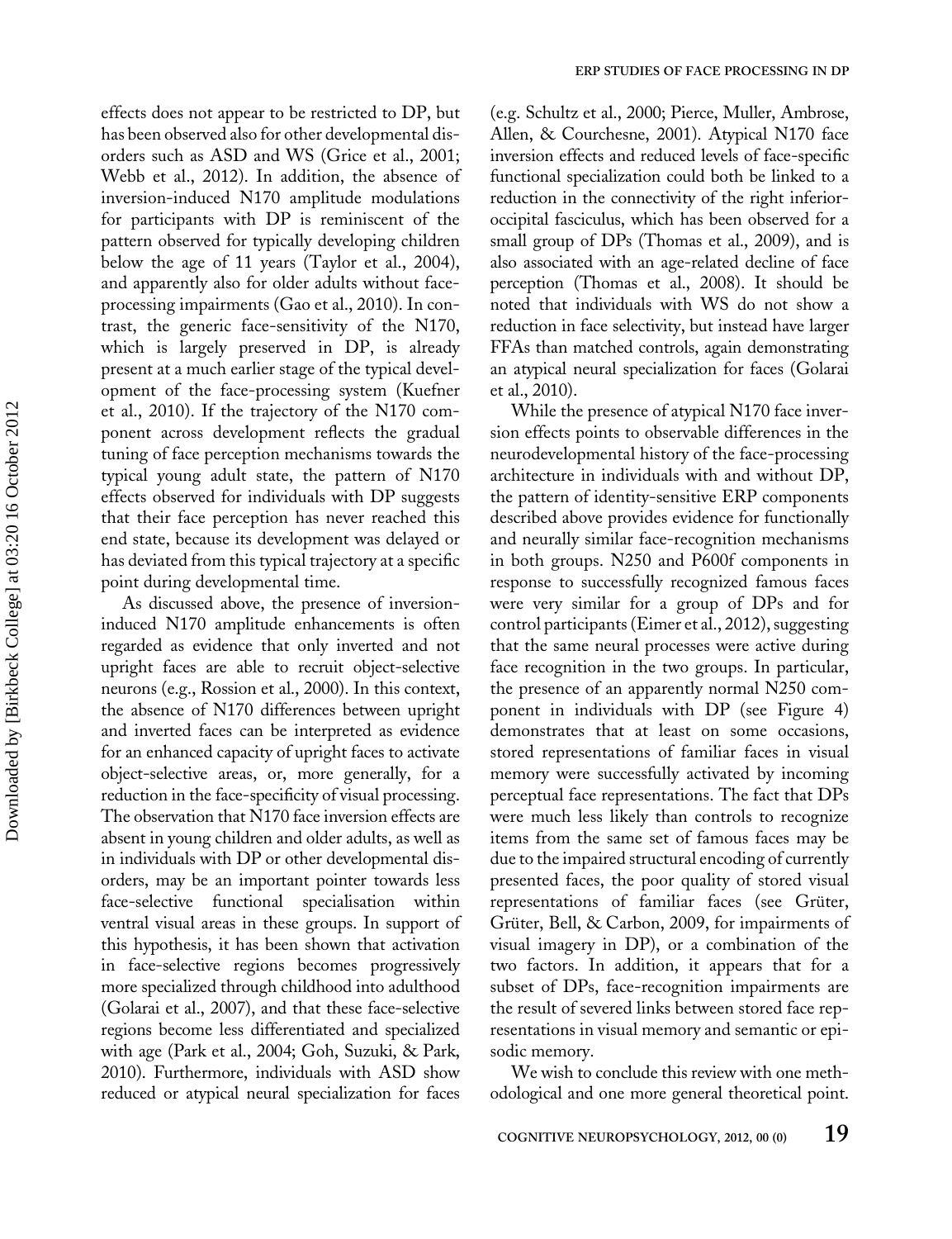As regards methodology, neuroscientific research into acquired or developmental impairments of cognitive processing and their neural basis has often been conducted via single case studies or studies with very small sample sizes. This is also the case for most behavioural, ERP, and fMRI studies of DP. This approach is clearly problematic when investigating deficits that show considerable heterogeneity across individuals, as is likely to be the case for DP. Even though all DPs show severely impaired visual face recognition, the functional and neural basis of this deficit may be very different in different individuals, and this may account for the fact that many of the studies reviewed earlier have produced inconsistent or inconclusive results. For this reason, the use of larger sample sizes is one obvious requirement for future research into DP and its neural basis. In addition, research needs to focus not just on generic differences in face processing between larger groups of DPs and control participants, but also on possible differences in the functional and neural architectures that implement face processing across individuals with DP, as well as on age-related differences in DPs and control participants. These requirements necessitate a combined approach, where the analysis of differences between DPs and control participants at the group level is ideally complemented by the additional analysis of behavioural and neural measures at the individual level. Non-parametric bootstrap analyses (e.g., Di Nocera & Ferlazzo, 2000) provide a useful tool to ascertain the reliability of the effects of specific experimental manipulations for individual participants. As discussed above, this combined case series approach may lead to new insights into distinct subtypes of DP and their neural basis.

The final theoretical point goes back to the important difference between neuropsychological and neurodevelopmental accounts of the origins of DP, as highlighted in the first section of this review. Proponents of an innate modular view of face processing and its developmental trajectory (e.g., Duchaine et al., 2006; McKone, Kanwisher, & Duchaine, 2007) argue that core deficits may be located at a relatively high domain-specific level of cortical processing. Individuals with DP fail to develop a normally operating face-processing system, while other aspects of visual perception and cognition develop independently and normally, resulting in intact visual processing in non-face domains. In contrast, advocates of a neurodevelopmental perspective (e.g., Thomas & Karmiloff-Smith, 2002) propose that the deficit responsible for developmental disorders such as DP will be explained by lower-level mechanisms which are domain-relevant, and that these effects will cascade into domain-specific processes over developmental time (Karmiloff-Smith, 1998). As a consequence, the resulting impairments are not confined to a single innate module, but should be at least subtly evident across domains that rely on shared mechanisms for typical development. Furthermore, neurodevelopmental approaches to face processing (e.g., Johnson et al., 2009) explicitly acknowledge the possibility that the facespecificity of different brain regions can both increase and decrease in the course of development (see Joseph, Gathers, & Bhatt, 2011, for evidence). This is very much consistent with our suggestion that a reduced or otherwise atypical level of functional specialization for faces in ventral visual cortex could be a core feature of DP and other developmental disorders.

Although there is ample evidence of protracted developmental change in face processing (e.g., Joseph et al., 2011; Taylor et al., 2004), others have recently argued that the role of experience in the development of face recognition may have been overestimated (e.g., McKone, Crookes, Jeffery, & Dilks, in press). Future research into the development of DP will be relevant for this debate, and this research is likely to profit from taking both neuropsychological and neurodevelopmental perspectives into account. The fact that adult face processing is to some extent modular (Busigny et al., 2010; Moscovitch, Winocur, & Behrmann, 1997) does not imply that it develops independently from other aspects of visual cognition, because there may be important contributions from lower-level domain-relevant mechanisms during development. Such mechanisms could include local biases in visual attention, the absence of attentional biases towards face-like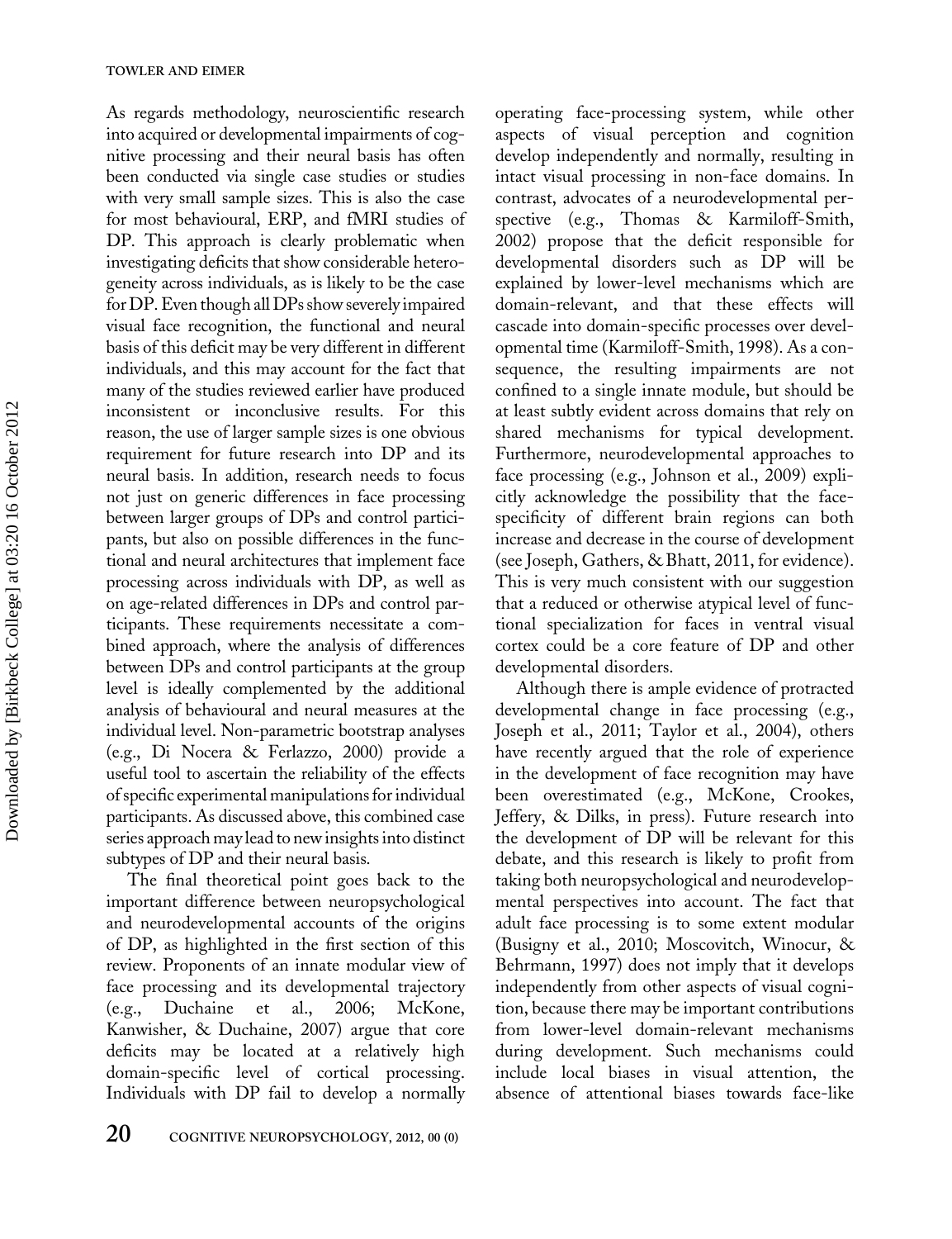stimuli or the eye region, difficulties in rapidly binding together spatially separate components of visual objects, or impairments of automatic within-category object individuation processes. The atypical operation of such processes may have a disproportionate impact during sensitive periods of early development when higher-level domain-specific visual processes are becoming established (e.g., Le Grand, Mondloch, Maurer, & Brent, 2004). These cognitive and other lowlevel neural biases could contribute, either by themselves or in combination, to the impaired face recognition that we observe in adult DPs. In contrast to control participants, some individuals with DP perform better in response to local as compared to global elements of hierarchical Navon stimuli (Behrmann & Avidan, 2005; Avidan, Tanzer, & Behrmann, 2011; but see Duchaine, Yovel, & Nakayama, 2007b, for different results), suffer less interference when processing aligned composite faces (Palermo et al., 2011), and often show no or reduced behavioural face inversion effects (e.g., Avidan et al., 2011). Interestingly, some DPs show a negative correlation between their local bias on a non-face Navon task and global interference on the composite face task (Avidan et al., 2011), which would not be predicted by innately modular accounts of their face processing deficits. Overall, such findings suggest that many individuals with DP show a bias towards the local part-based processing of visual objects. If such a bias emerges early, it could affect the typical development of a configural or holistic mode of face processing that is tuned to canonically oriented upright faces. A consequence of such a low-level but domain-relevant atypical bias of visual processing is that individuals with DP will never develop the special mechanisms used for upright face recognition and will consequently analyse both upright and inverted faces in a similar fashion, and thus are impaired in tasks that depend on the configural or holistic processing of upright faces.

While the ERP results discussed in this article are consistent with both modular and neurodevelopmental accounts of DP, they highlight the

utility of an integrated approach whereby the process of typical and atypical development is considered alongside adult and neuropsychological evidence in the understanding of neurodevelopmental disorders. Even though research into the functional, neural and genetic basis of DP has only begun, one fact that has already become evident is the heterogeneity of this condition. The debate between proponents of modular neuropsychological and neuroconstructivist accounts of developmental prosopagnosia is certain to continue.

> Manuscript received 18 November 2011 Revised manuscript received 6 July 2012 Revised manuscript accepted 13 July 2012 First published online 16 October 2012

#### **REFERENCES**

- Alonso-Prieto, E., Caharel, S., Henson, R. N., & Rossion, B. (2011). Early (N170/M170) face-sensitivity despite right lateral occipital brain damage in acquired prosopagnosia. Frontiers in Human Neuroscience, 5, 138.
- Annaz, D., Karmiloff-Smith, A., Johnson, M. H., & Thomas, M. S. C. (2009). A cross-syndrome study of the development of holistic face recognition in children with autism, Down syndrome, and Williams syndrome. Journal of Experimental Child Psychology, 102, 456–486.
- Avidan, G., & Behrmann, M. (2008). Implicit familiarity processing in congenital prosopagnosia. Journal of Neuropsychology, 2, 141–164.
- Avidan, G., & Behrmann, M. (2009). Functional MRI reveals compromised neural integrity of the face processing network in congenital prosopagnosia. Current Biology, 19, 1146–1150.
- Avidan, G., Hasson, U., Malach, R., & Behrmann, M. (2005). Detailed exploration of face related processing in congenital prosopagnosia: 2. Functional neuroimaging findings. Journal of Cognitive Neuroscience, 17, 1150–1167.
- Avidan, G., Tanzer, M., & Behrmann, M. (2011). Impaired holistic processing in congenital prosopagnosia. Neuropsychologia, 49, 2541–2552.
- Barton, J. J. S. (2008). Structure and function in acquired prosopagnosia: Lessons from a series of 10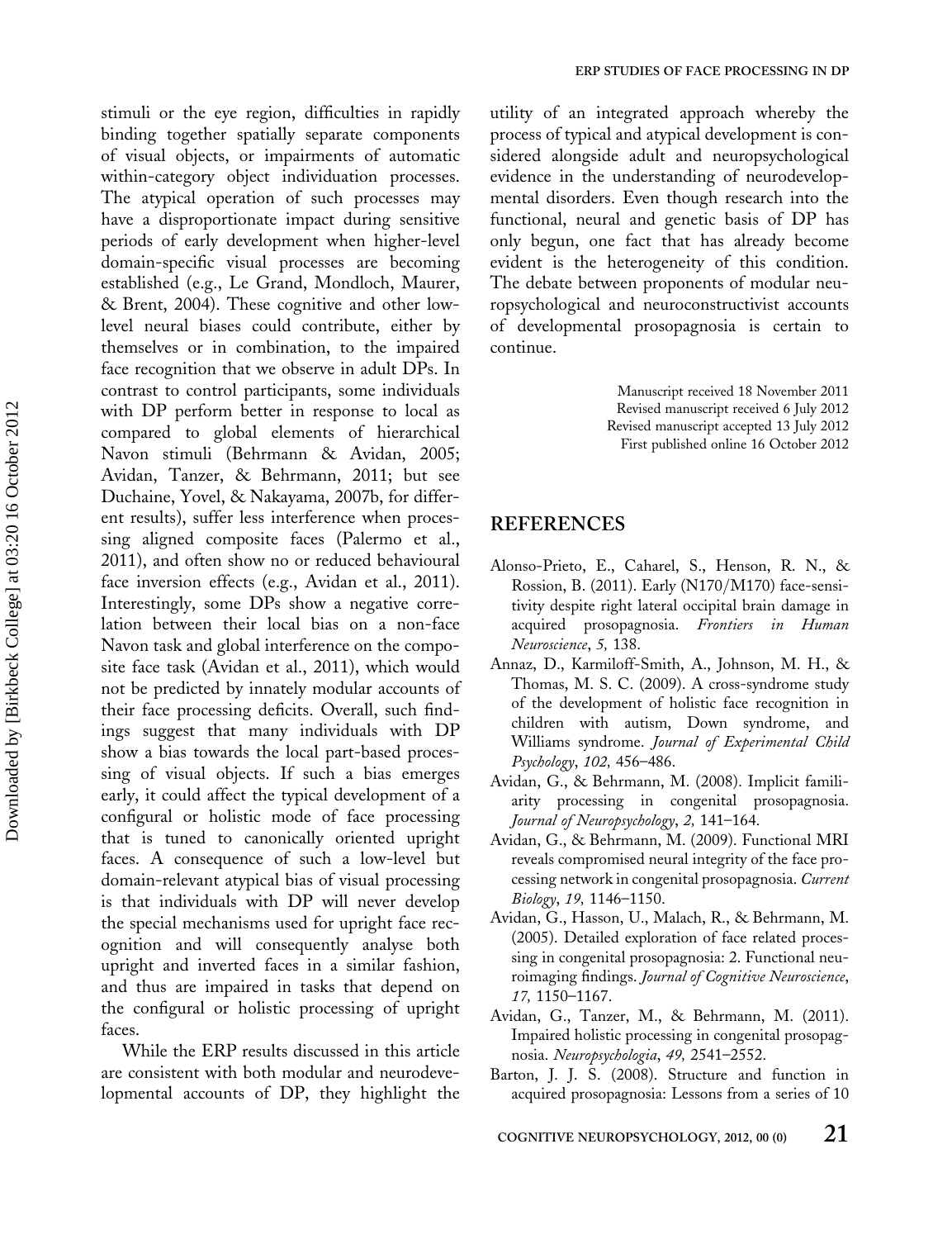patients with brain damage. Journal of Neuropsychology, 2, 197–225.

- Behrmann, M., & Avidan, G. (2005). Congenital prosopagnosia: Face blind from birth. Trends in Cognitive Sciences, 9, 180–187.
- Behrmann, M., Avidan, G., Gao, F., & Black, S. (2007). Structural imaging reveals anatomical alterations in inferotemporal cortex in congenital prosopagnosia. Cerebral Cortex, 17, 2354–2363.
- Behrmann, M., Avidan, G., Marotta, J. J., & Kimchi, R. (2005). Detailed exploration of face-related processing in congenital prosopagnosia: 1. Behavioral findings. Journal of Cognitive Neuroscience, 17, 1130–1149.
- Bellugi, U., Lichtenberger, L., Jones, W., Lai, Z., & St George, M. (2000). The neurocognitive profile of Williams syndrome: A complex pattern of strengths and weaknesses. Journal of Cognitive Neuroscience, 12, 7–29.
- Bentin, S., Allison, T., Puce, A., Perez, E., & McCarthy, G. (1996). Electrophysiological studies of face perception in humans. Journal of Cognitive Neuroscience, 8, 551–565.
- Bentin, S., DeGutis, J. M., D'Esposito, M., & Robertson, L. C. (2007). Too many trees to see the forest: Performance, ERP and fMRI manifestations of integrative congenital prosopagnosia. Journal of Cognitive Neuroscience, 19, 132–146.
- Bentin, S., & Deouell, L. Y. (2000). Structural encoding and identification in face processing: ERP evidence for separate mechanisms. Cognitive Neuropsychology, 17, 35–54.
- Bentin, S., Deouell, L. Y, & Soroker, N. (1999). Selective visual streaming in face recognition: Evidence from developmental prosopagnosia. NeuroReport, 10, 823–827.
- Bishop, D. V. M. (1997). Cognitive neuropsychology and developmental disorders: Uncomfortable bedfellows. Quarterly Journal of Experimental Psychology: Human Experimental Psychology, 50, 899–923.
- Bobes, M., Lopera, F., Dias Comas, L., Galan, L., Carbonell, F., Bringas, M. L., & Valdes-Sosa, M. (2004). Brain potentials reflect residual face processing in a case of prosopagnosia. Cognitive Neuropsychology, 21, 691–718.
- Bodamer, J. (1947). Die Prosop-Agnosie. (Die Agnosie des Physiognomieerkennens). Archiv für Psychiatrie und Nervenkrankheiten, 179, 6–53.
- Bötzel, K., & Grüsser, O. J. (1989). Electric brain potentials evoked by pictures of faces and non-faces:

A search for face-specific EEG-potentials. Experimental Brain Research, 77, 349–360.

- Brown, J., Johnson, M. H., Paterson, S., Gilmore, R., Longhi, E., & Karmiloff-Smith, A. (2003). Spatial representation and attention in toddlers with Williams syndrome and Down syndrome. Neuropsychologia, 41, 1037–1046.
- Bruce, V., & Young, A. (1986). Understanding face recognition. British Journal of Psychology, 77, 305–327.
- Burton, A. M., & Bruce, V. (1992). I recognise your face but I can't remember your name: A simple explanation? British Journal of Psychology, 83, 45–60.
- Burton, A. M., Bruce, V., & Johnston, R. A. (1990). Understanding face recognition with an interactive activation model. British Journal of Psychology, 81, 361–380.
- Busigny, T., Joubert, S., Felician, O., Ceccaldi, M., & Rossion, B. (2010). Holistic perception of the individual face is specific and necessary: Evidence from an extensive case study of acquired prosopagnosia. Neuropsychologia, 48, 4057–4092.
- Calder, A. J., Keane, J., Manes, F., Antoun, N., & Young, A. W. (2000). Impaired recognition and experience of disgust following brain injury. Nature Neuroscience, 3, 1077–1078.
- Calder, A. J., & Young, A. W. (2005). Understanding the recognition of facial identity and facial expression. Nature Reviews Neuroscience, 6, 641–651.
- Calder, A. J., Young, A. W., Rowland, D., Perrett, D. I., Hodges, J. R., & Etcoff, N. L. (1996). Facial emotion recognition after bilateral amygdala damage: Differentially severe impairment of fear. Cognitive Neuropsychology, 13, 699–745.
- Caramazza, A. (1986). On drawing inferences about the structure of normal cognitive systems from the analysis of patterns of impaired performance: The case for single-patient studies. Brain and Cognition, 5, 41-66.
- Dalrymple, K., Oruç, I., Duchaine, B., Pancaroglu, R., Fox, C. J., Iaria, G., ... Barton, J. J. (2011). The neuroanatomic basis of the face-selective N170 in acquired prosopagnosia, a combined ERP/fMRI study. Neuropsychologia, 49, 2553–2563.
- De Gelder, B., & Stekelenburg, J. J. (2005). Naso-temporal asymmetry for the N170 for processing faces in normal viewers but not in developmental prosopagnosia. Neuroscience Letters, 376, 40–45.
- De Haan, M., Johnson, M. H., & Halit, H. (2003). Development of face-sensitive event-related potentials during infancy: A review. International Journal of Psychophysiology, 51, 45–58.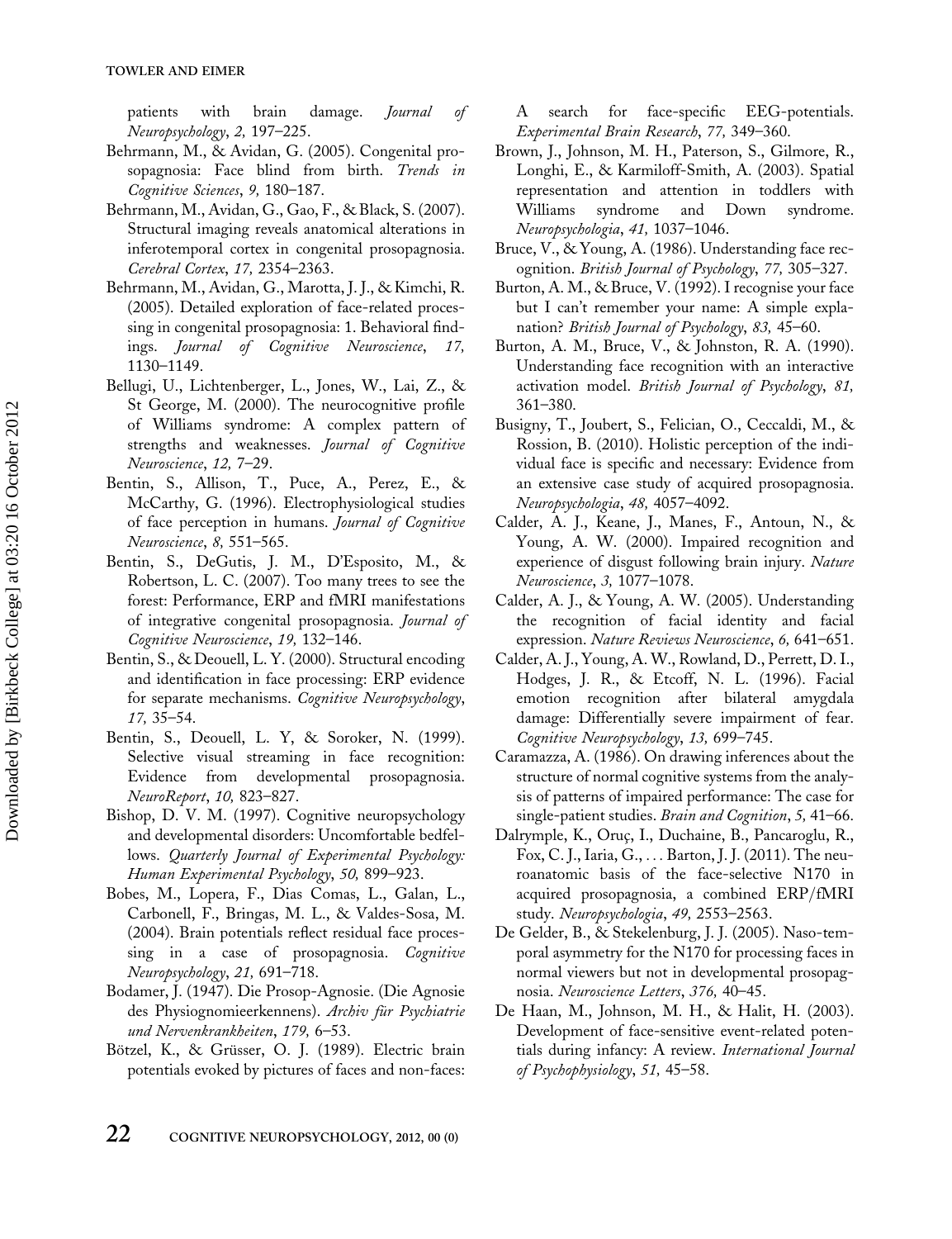- De Haan, M., Pascalis, O., & Johnson, M. H. (2002). Specialization of neural mechanisms underlying face recognition in human infants. Journal of Cognitive Neuroscience, 14, 199–209.
- De Haan, E. H. F., Young, A. W., & Newcombe, F. (1991). A dissociation between the sense of familiarity and access to semantic information concerning familiar people. European Journal of Cognitive Psychology, 3, 51–67.
- Dehaene, S., Piazza, M., Pinel, P., & Cohen, L. (2003). Three parietal circuits for number processing. Cognitive Neuropsychology, 20, 487–506.
- De Renzi, E., Faglioni, P., Grossi, D., & Nichelli, P. (1991). Apperceptive and associative forms of prosopagnosia. Cortex, 27, 213–221.
- Deruelle, C., Mancini, J., Livet, M. O., Cassé-Perrot, C., & de Schonen, S. (1999). Configural and local processing of faces in children with Williams syndrome. Brain and Cognition, 41, 276–98.
- Di Nocera, F., & Ferlazzo, F. (2000). Resampling approach to statistical inference: Bootstrapping from event-related potentials data. Behaviour Research Methods, Instruments & Computers, 32, 111–119.
- Diamond, B. J., Valentine, T., Mayes, A. R., & Sandel, M. E. (1994). Evidence of covert recognition in a prosopagnosic patient. Cortex, 30, 377–393.
- Donnai, D., & Karmiloff-Smith, A. (2000). Williams syndrome: From genotype through to the cognitive phenotype. American Journal of Medical Genetics, 97, 164–171.
- Duchaine, B. (2011). Developmental prosopagnosia: Cognitive, neural, and developmental investigations. In A. J. Calder et al. (Eds.), The Oxford handbook of face perception (pp. 821–838). Oxford, UK: Oxford University Press.
- Duchaine, B., Germine, L., & Nakayama, K. (2007a). Family resemblance: Ten family members with prosopagnosia and within-class object agnosia. Cognitive Neuropsychology, 24, 419–430.
- Duchaine, B., & Weidenfeld, A. (2003). An evaluation of two commonly used tests of unfamiliar face recognition. Neuropsychologia, 41, 713–720.
- Duchaine, B., Yovel, G., Butterworth, E., & Nakayama, K. (2006). Prosopagnosia as an impairment to facespecific mechanisms: Elimination of the alternative explanations in a developmental case. Cognitive Neuropsychology, 23, 714–747.
- Duchaine, B., Yovel, G., & Nakayama, K. (2007b). No global processing deficit in the Navon task in 14

developmental prosopagnosics. Social Cognitive and Affective Neuroscience, 2, 104–113.

- Eimer, M. (2000a). Event-related brain potentials distinguish processing stages involved in face perception and recognition. Clinical Neurophysiology, 111, 694–705.
- Eimer, M. (2000b). Effects of face inversion on the structural encoding and recognition of faces: Evidence from event-related brain potentials. Cognitive Brain Research, 10, 145–158.
- Eimer, M. (2011). The face-sensitive N170 component of the event-related brain potential. In A. J. Calder et al. (Eds.) , The Oxford handbook of face perception (pp. 329–344). Oxford, UK: Oxford University Press.
- Eimer, M., Gosling, A., & Duchaine, B. (2012). Electrophysiological markers of covert face recognition in developmental prosopagnosia. Brain, 135, 524–554.
- Eimer, M., Gosling, A., Nicholas, S., & Kiss, M. (2011). The N170 component and its links to configural face processing: A rapid neural adaptation study. Brain Research, 1376, 76–87.
- Eimer, M., & Holmes, A. (2002). An ERP study on the time course of emotional face processing. NeuroReport, 13, 427–431.
- Eimer, M., Kiss, M., & Nicholas, S. (2010). Response profile of the face-sensitive N170 component: A rapid adaptation study. Cerebral Cortex, 20, 2442–2452.
- Eimer, M., & McCarthy, R. (1999). Prosopagnosia and structural encoding of faces: Evidence from eventrelated potentials. NeuroReport, 10, 255–259.
- Ellis, H. D., & Young, A. W. (1990). Accounting for delusional misidentifications. British Journal of Psychiatry, 157, 239–248.
- Ellis, A. W., & Young, A. W. (1996). Human cognitive neuropsychology: A textbook with readings. Hove, UK: Psychology Press.
- Flude, B. M., Ellis, A. W., & Kay, J. (1989). Face processing and name retrieval in an anomic aphasic: Names are stored separately from semantic information about familiar people. Brain and Cognition, 11, 60–72.
- Furl, N., Garrido, L., Dolan, R. J., Driver, J., & Duchaine, B. (2011). Fusiform gyrus face selectivity relates to individual differences in facial recognition ability. Journal of Cognitive Neuroscience, 23, 1723–1740.
- Gao, L., Xu, J., Zhang, B. W., Zhao, L., Harel, A., & Bentin, S. (2010). Aging effects on early-stage face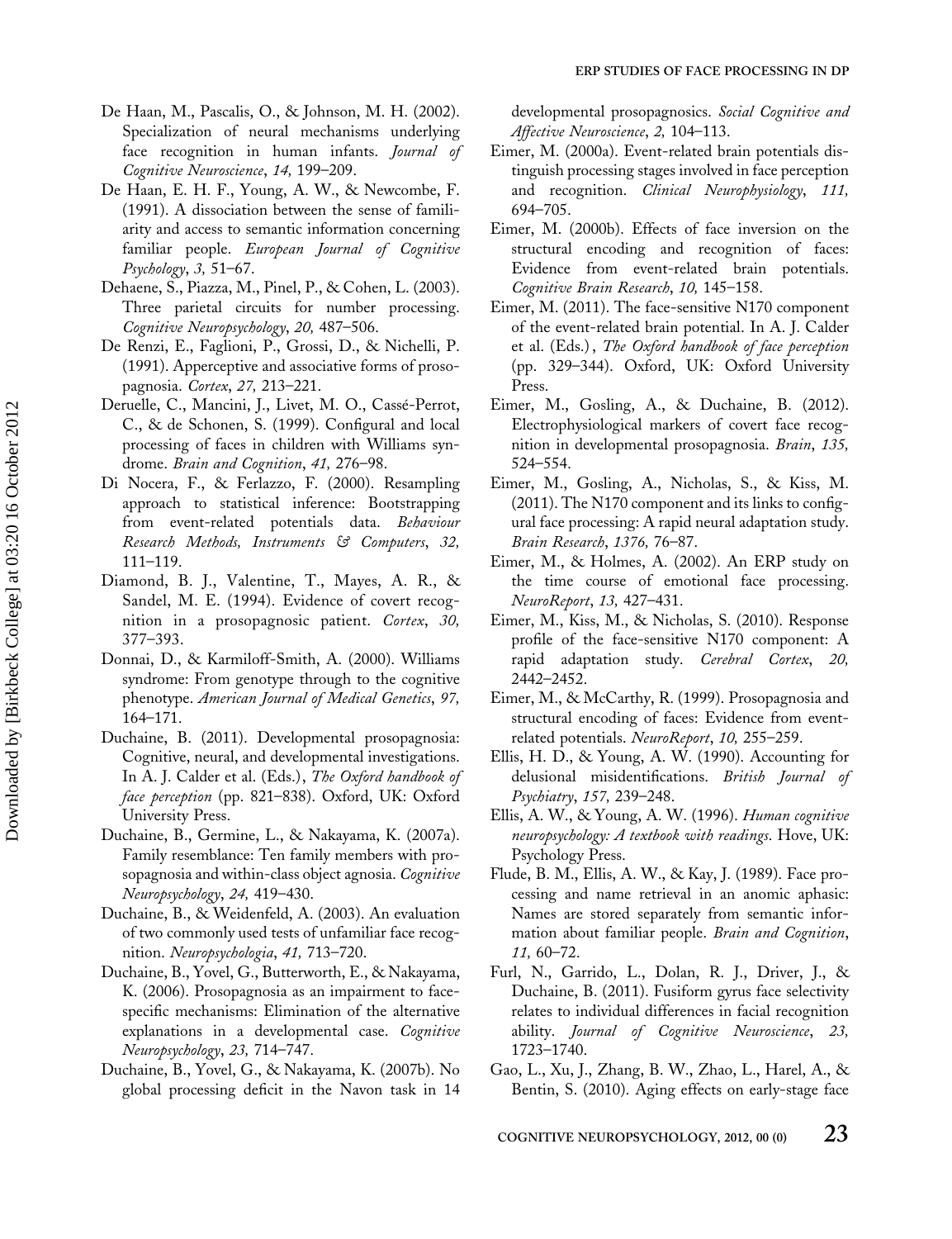perception: An ERP study. Psychophysiology, 46, 970–983.

- Garrido, L., Furl, N., Draganski, B., Weiskopf, N., Stevens, J., Tan, G. C-Y., ... Duchaine, B. (2009). VBM reveals reduced grey matter volume in the temporal cortex of developmental prosopagnosics. Brain, 132, 3443–3455.
- Gauthier, I., Behrmann, M., & Tarr, M. J. (1999). Can face recognition really be dissociated from object recognition? Journal of Cognitive Neuroscience, 11, 349–370.
- George, N., Jemel, B., Fiori, N., Chaby, L., & Renault, B. (2005). Electrophysiological correlates of facial decision: Insights from upright and upside-down Mooney-face perception. Cognitive Brain Research, 24, 663–673.
- Goh, J. O., Suzuki, A., & Park, D. C. (2010). Reduced neural selectivity increases fMRI adaptation with age during face discrimination. NeuroImage, 51, 336–344.
- Golarai, G., Ghahremani, D. G., Whitfield-Gabrieli, W., Reiss, A., Eberhardt, J. L., Gabrieli, J. D. E., & Grill-Spector, K. (2007). Differential development of high-level visual cortex correlates with category-specific recognition memory. Nature Neuroscience, 10, 512–522.
- Golarai, G., Hong, S., Haas, B. W., Galaburda, A. M., Mills, D. L., Bellugi, U., ... Reiss, A. L. (2010). The fusiform face area is enlarged in Williams syndrome. Journal of Neuroscience, 30, 6700–6712.
- Gosling, A., & Eimer, M. (2011). An event-related brain potential study of explicit face recognition. Neuropsychologia, 49, 2736–2745.
- Grice, S., Spratling, M. W., Karmiloff-Smith, A., Halit, H., Csibra, G., de Haan, M., & Johnson, M. H. (2001). Disordered visual processing and oscillatory brain activity in autism and Williams syndrome. NeuroReport, 12, 2697–2700.
- Grüter, T., Grüter, M., Bell, V., & Carbon, C. C. (2009). Visual mental imagery in congenital prosopagnosia. Neuroscience Letters, 453, 135–140.
- Halit, H., de Haan, M., & Johnson, M. H. (2003). Cortical specialisation for face processing: Face-sensitive event-related potential components in 3- and 12-month-old infants. NeuroImage, 19, 1180–1193.
- Happé, F. G. E., Brownell, H., & Winner, E. (1999). Acquired 'theory of mind' impairments following stroke. Cognition, 70, 211–240.
- Harris, A., Duchaine, B., & Nakayama, K. (2005). Normal and abnormal face selectivity of the M170

response in developmental prosopagnosics. Neuropsychologia, 43, 2125–2136.

- Hasson, U., Avidan, G., Deouell, L. Y., Bentin, S., & Malach, R. (2003). Face-selective activation in a congenital prosopagnosic subject. Journal of Cognitive Neuroscience, 15, 419–431.
- Haxby, J. V., Hoffman, E. A., & Gobbini, M. I. (2000). The distributed human neural system for face perception. Trends in Cognitive Sciences, 4, 223–233.
- Haxby, J. V., Ungerleider, L. G., Clark, V. P., Schouten, J. L., Hoffman, E. A., & Martin, A. (1999). The effect of face inversion on activity in human neural systems for face and object perception. Neuron, 22, 189–199.
- Itier, R. J., Alain, C., Sedore, K., & McIntosh, A. R. (2007). Early face processing specificity: It's in the eyes!. Journal of Cognitive Neuroscience, 19, 1815–1826.
- Jeffreys, D. A. (1989). A face-responsive potential recorded from the human scalp. Experimental Brain Research, 78, 193–202.
- Johnson, M. H., Grossman, T., & Cohen Kadosh, K. (2009). Mapping functional brain development: Building a social brain through interactive specialization. Developmental Psychology, 45, 151–159.
- Joseph, J. E., Gathers, A. D., & Bhatt, R. S. (2011). Progressive and regressive developmental changes in neural substrates for face processing: Testing specific predictions of the interactive specialization account. Developmental Science, 14, 227–241.
- Joyce, C., & Rossion, B. (2005). The face-sensitive N170 and VPP components manifest the same brain processes: The effect of reference electrode site. Clinical Neurophysiology, 116, 2613-2631.
- Kanwisher, N. (2000). Domain specificity in face perception. Nature Neuroscience, 3, 759–763.
- Kanwisher, N., & Barton, J. J. S. (2011). The functional architecture of the face system: Integrating evidence from fMRI and patient studies. In A. J. Calder (Ed.), The Oxford handbook of face perception (pp. 111–129). Oxford, UK: Oxford University Press.
- Kanwisher, N., McDermott, J., & Chun, M. M. (1997). The fusiform face area: A module in human extrastriate cortex specialized for face perception. Journal of Neuroscience, 17, 4302–4311.
- Kanwisher, N., & Yovel, G. (2006). The fusiform face area: A cortical region specialized for the perception of faces. Philosophical Transactions of the Royal Society of London, Series B: Biological Sciences, 361, 2109–2128.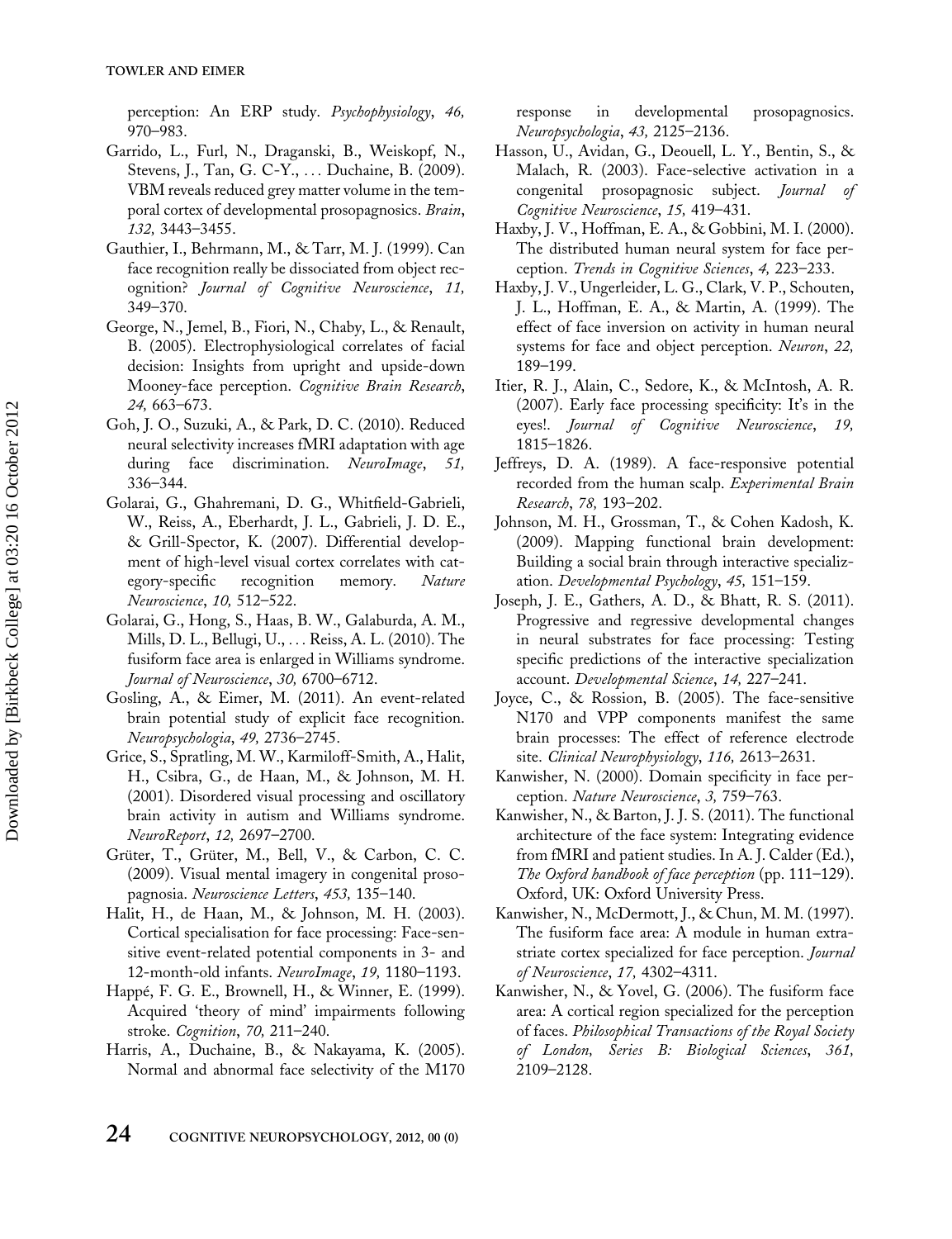- Karmiloff-Smith, A. (1992). Beyond modularity: A developmental approach to cognitive science. Cambridge, MA: MIT Press.
- Karmiloff-Smith, A. (1998). Development itself is the key to understanding developmental disorders. Trends in Cognitive Sciences, 2, 389–398.
- Karmiloff-Smith, A. (2009). Nativism versus neuroconstructivism: Rethinking the study of developmental disorders. Developmental Psychology, 45, 56-63.
- Karmiloff-Smith, A., Scerif, G., & Ansari, D. (2003). Double dissociations in developmental disorders? Theoretically misconceived, empirically dubious. Cortex, 39, 161–163.
- Karmiloff-Smith, A., Thomas, M., Annaz, D., Humphreys, K., Ewing, S., Brace, N., ... Campbell, R. (2004). Exploring the Williams syndrome face processing debate: The importance of building developmental trajectories. Journal of Child Psychology and Psychiatry, 45, 1258–1274.
- Kennerknecht, I., Grueter, T., Welling, B., Wentzek, S., Horst, J., Edwards, S., & Grueter, M. (2006). First report of prevalence of nonsyndromic hereditary prosopagnosia (HPA). American Journal of Medical Genetics, A140, 1617–1622.
- Kennerknecht, I., Pluempe, N., & Welling, B. (2008). Congenital prosopagnosia: A common hereditary cognitive dysfunction in humans. Frontiers in Bioscience, 13, 3150–3158.
- Kress, T., & Daum, I. (2003). Event-related potentials reflect impaired face recognition in patients with congenital prosopagnosia. Neuroscience Letters, 352, 133–136.
- Kuefner, D., de Heering, A., Jacques, C., Palmero-Soler, E., & Rossion, B. (2010). Early visually evoked electrophysiological responses over the human brain (P1, N170) show stable patterns of face-sensitivity from 4 years to adulthood. Frontiers in Human Neuroscience, 3, 67.
- Laing, E., Butterworth, G., Ansari, D., Gsödl, M., Longhi, E., Panagiotaki, G., et al. (2002). Atypical development of language and social communication in toddlers with Williams syndrome. Developmental Science, 5, 233–246.
- Latinus, M., & Taylor, M. J. (2006). Face processing stages: impact of difficulty and separation of effects. Brain Research, 1123, 179–187.
- Lee, Y., Duchaine, B., Nakayama, K., & Wilson, H. (2010). Three cases of developmental prosopagnosia from one family: Detailed neuropsychological and psychophysical investigation of face processing. Cortex, 46, 949–964.
- Le Grand, R., Mondloch, C. J., Maurer, D., & Brent, H. P. (2004). Impairment in holistic face processing following early visual deprivation. Psychological Science, 15, 762–768.
- Mahon, B. Z., & Caramazza, A. (2009). Concepts and categories: A cognitive neuropsychological perspective. Annual Review of Psychology, 60, 27–51.
- Malone, D. R., Morris, H. H., Kay, M. C., & Levin, H. S. (1982). Prosopagnosia: A double dissociation between the recognition of familiar and unfamiliar faces. Journal of Neurology, Neurosurgery & Psychiatry, 45, 820–822.
- Mareschal, D., Johnson, M. H., Sirois, S., Spratling, M. W., Thomas, M. S. C., & Westermann, G. (2007). Neuroconstructivism: Vol. I. How the brain constructs cognition. Oxford, UK: Oxford University Press.
- McKone, E., Crookes, K., Jeffery, L., & Dilks, D. D. (in press). A critical review of the development of face recognition: Experience is less important than previously believed. Cognitive Neuropsychology, Advance online publication. Retrieved June 30, 2012. doi: 10.1080/02643294.2012.660138
- McKone, E., Crookes, K., & Kanwisher, N. (2009). The cognitive and neural development of face recognition in humans. In M. S. Gazzaniga (Ed.), The cognitive neurosciences (4th ed., pp. 467–482). Cambridge, MA: MIT Press.
- McKone, E., Kanwisher, N., & Duchaine, B. C. (2007). Can generic expertise explain special processing for faces? Trends in Cognitive Sciences, 11, 8-15.
- Minnebusch, D. A., Suchan, B., Ramon, M., & Daum, I. (2007). Event-related potentials reflect heterogeneity of developmental prosopagnosia. European Journal of Neuroscience, 25, 2234–2247.
- Moscovitch, M., Winocur, G., & Behrmann, M. (1997). What is special about face recognition? Nineteen experiments on a person with visual object agnosia and dyslexia but normal face recognition. Journal of Cognitive Neuroscience, 9, 555–604.
- Oliver, A., Johnson, M. H., Karmiloff-Smith, A., & Pennington, B. (2000). Deviations in the emergence of representations: A neuroconstructivist framework for analysing developmental disorders. Developmental Science, 3, 1–23.
- Palermo, R., Willis, M. L., Rivolta, D., McKone, E., Wilson, C. E., & Calder, A. J. (2011). Impaired holistic coding of facial expression and facial identity in congenital prosopagnosia. Neuropsychologia, 49, 1226–1235.
- Park, D. C., Polk, T. A., Park, R., Minear, M., Savage, A., & Smith, M. R. (2004). Aging reduces neural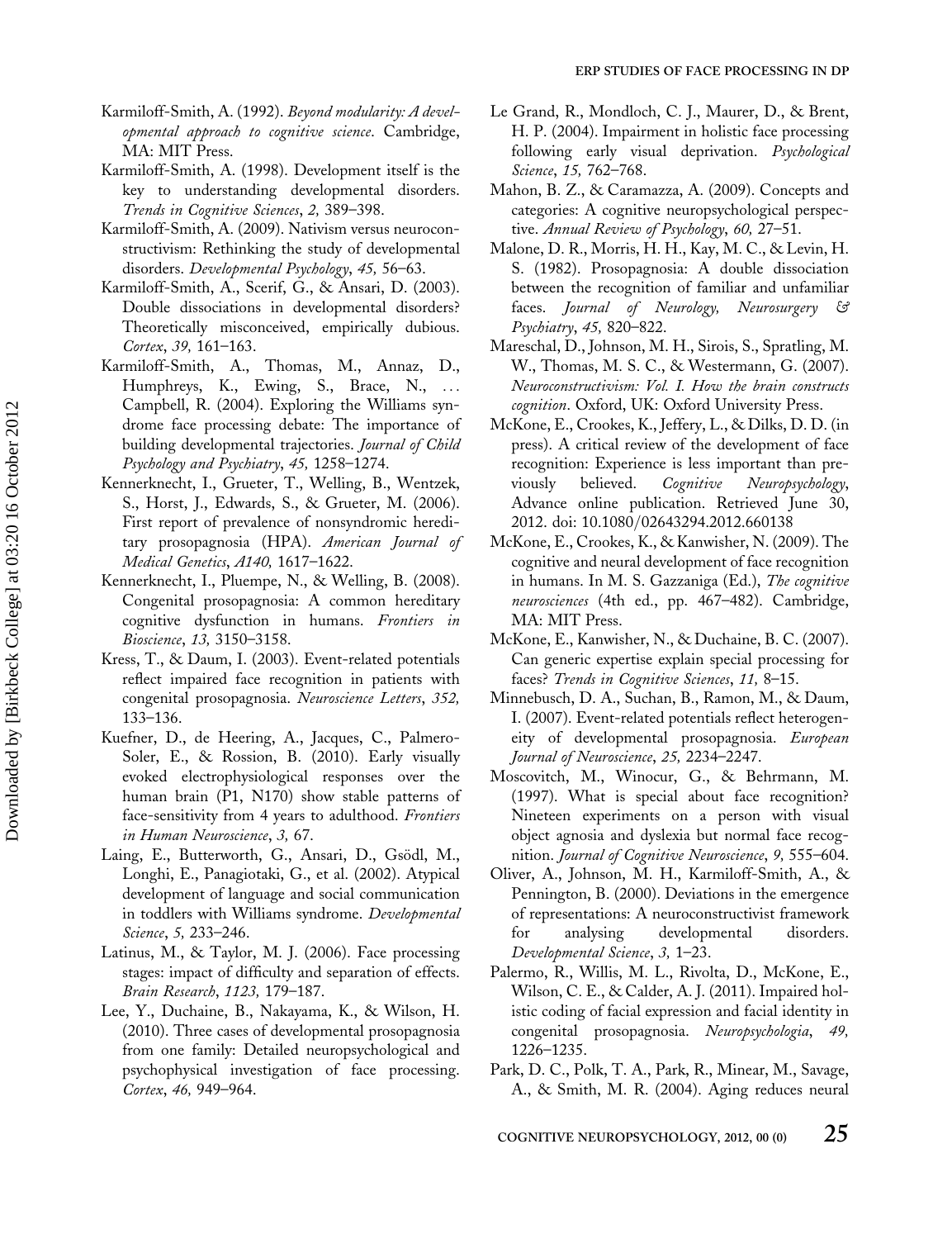specialization in ventral visual cortex. Proceedings of the National Academy of Sciences of the United States of America, 101, 13091–13095.

- Passarotti, A. M., Smith, J., DeLano, M., & Huang, J. (2007). Developmental differences in the neural bases of the face inversion effect show progressive tuning of face-selective regions to the upright orientation. NeuroImage, 34, 1708–1722.
- Pierce, K., Muller, R. A., Ambrose, J., Allen, G., & Courchesne, E. (2001). Face processing occurs outside the fusiform 'face area' in autism: Evidence from functional MRI. Brain, 124, 2059–2073.
- Pinker, S. (1999). Words and rules. London: Weidenfeld & Nicolson.
- Pitcher, D., Duchaine, B., Walsh, V., Yovel, G., & Kanwisher, N. (2011). The role of lateral occipital face and object areas in the face inversion effect. Neuropsychologia, 49, 3448–3453.
- Pitcher, D., Walsh, V., & Duchaine, B. (2011). The role of the occipital face area in the cortical face processing network. Experimental Brain Research, 209, 481–493.
- Righart, R., & De Gelder, B. (2007). Impaired face and body perception in developmental prosopagnosia. Proceedings of the National Academy of Sciences of the United States of America, 104, 17234–17238.
- Rivolta, D., Palermo, R., Schmalzl, L., & Coltheart, M. (2012a). Covert face recognition in congenital prosopagnosia: A group study. Cortex, 48, 344-352.
- Rivolta, D., Palermo, R., Schmatzl, L., & Williams, M. A. (2012b). Investigating the features of the M170 in congenital prosopagnosia. Frontiers in Human Neurocience, 6, 45.
- Rossion, B., Caldara, R., Seghier, M., Schuller, A.-M., Lazeyras, M., & Mayer, E. (2003). A network of occipito-temporal face-sensitive areas besides the right middle fusiform gyrus is necessary for normal face processing. Brain, 126, 2381–2395.
- Rossion, B., Delvenne, J. F., Debatisse, D., Goffaux, V., Bruyer, R., Crommelinck, M., et al. (1999). Spatiotemporal localization of the face inversion effect: An event-related potentials study. Biological Psychology, 50, 173–189.
- Rossion, B., Gauthier, I., Tarr, M. J., Despland, P., Bruyer, R., Linotte, S., & Crommelinck, M. (2000). The N170 occipito-temporal component is delayed and enhanced to inverted faces but not to inverted objects: An electrophysiological account of face-specific processes in the human brain. NeuroReport, 11, 69–74.
- Rossion, B., & Jacques, C. (2008). Does physical interstimulus variance account for early electrophysiological face sensitive responses in the human brain? Ten lessons on the N170. NeuroImage, 39, 1959–1979.
- Rossion, B., & Jacques, C. (2011). The N170: Understanding the time-course of face perception in the human bra. In S. Luck & E. Kappenman (Eds.), The Oxford handbook of ERP components (pp. 115–142). Oxford, UK: Oxford University Press.
- Sadeh, B., & Yovel, G. (2010). Why is the N170 enhanced for inverted faces? An ERP competition experiment. NeuroImage, 53, 782–789.
- Sagiv, N., & Bentin, S. (2001). Structural encoding of human and schematic faces: Holistic and partbased processes. Journal of Cognitive Neuroscience, 13, 937–951.
- Schultz, R. T., Gauthier, I., Klin, A., Fulbright, R. K., Anderson, A. W., Volkmar, F., ... Gore, J. C. (2000). Abnormal ventral temporal cortical activity during face discrimination among individuals with autism and Asperger syndrome. Archives of General Psychiatry, 57, 331–340.
- Schweinberger, S. R., & Burton, A. M. (2003). Covert recognition and the neural system for face processing. Cortex, 39, 9–30.
- Schweinberger, S. R., Pfütze, E. M., & Sommer, W. (1995). Repetition priming and associative priming of face recognition: Evidence from event-related potentials. Journal of Experimental Psychology: Learning, Memory and Cognition, 21, 722–736.
- Schweinberger, S. R., Pickering, E. C., Jentzsch, I., Burton, A. M., & Kaufmann, J. M. (2002). Eventrelated brain potential evidence for a response of inferior temporal cortex to familiar face repetitions. Cognitive Brain Research, 14, 398–409.
- Scott, L. S., Tanaka, J. W., Sheinberg, D. L., & Curran, T. (2006). A reevaluation of the electrophysiological correlates of expert object processing. Journal of Cognitive Neuroscience, 18, 1453–1465.
- Scott, L. S., Tanaka, J. W., Sheinberg, D. L., & Curran, T. (2008). The contributions of category experience and learning to perceptual expertise: A behavioural and neurophysiological study. Brain Research, 1210, 204–215.
- Shallice, T. (1988). From neuropsychology to mental structure. Cambridge, UK: Cambridge University Press.
- Steeves, J. K., Culham, J. C., Duchaine, B. C., Pratesi, C. C., Valyear, K. F., Schindler, I., ... Goodale, M. A. (2006). The fusiform face area is not sufficient